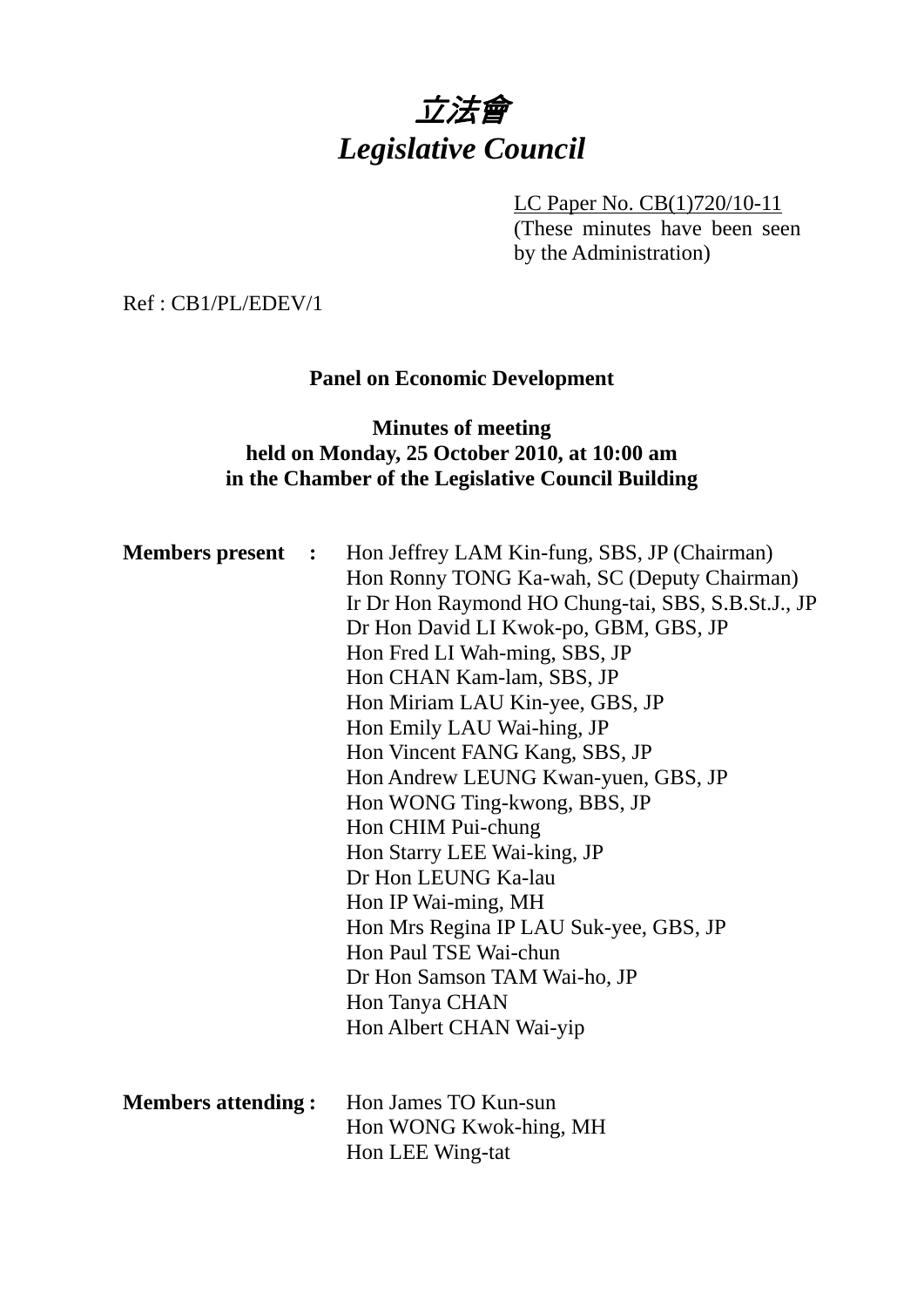| <b>Public officers</b><br>attending | $\ddot{\cdot}$ | Agenda item IV                                                                                                                              |
|-------------------------------------|----------------|---------------------------------------------------------------------------------------------------------------------------------------------|
|                                     |                | Mrs Rita LAU, JP<br>Secretary for<br>Commerce and Economic<br>Development                                                                   |
|                                     |                | Miss Yvonne CHOI, JP<br>Permanent Secretary for Commerce and Economic<br>Development (Commerce, Industry and Tourism)                       |
|                                     |                | Ms Linda SO, JP<br>Deputy Secretary for Commerce and Economic<br>Development (Commerce and Industry)3                                       |
|                                     |                | Mr YAU Kin-chung<br>Principal Assistant Secretary for Commerce and<br>Economic Development (Commerce and Industry)<br><b>Special Duties</b> |
|                                     |                | <u>Agenda item V</u>                                                                                                                        |
|                                     |                | Mr Gregory SO, JP<br>Under Secretary for Commerce and Economic<br>Development                                                               |
|                                     |                | Ms Linda SO, JP<br>Deputy Secretary for Commerce and Economic<br>Development (Commerce and Industry)3                                       |
|                                     |                | Mr YAU Kin-chung<br>Principal Assistant Secretary (Commerce<br>and<br><b>Industry</b> ) Special Duties                                      |
|                                     |                | Mr Richard YUEN, JP<br><b>Commissioner of Customs and Excise</b>                                                                            |
|                                     |                | Mr CHEUNG Sai-yan<br><b>Head of Trade Controls</b><br><b>Customs and Excise Department</b>                                                  |

- 2 -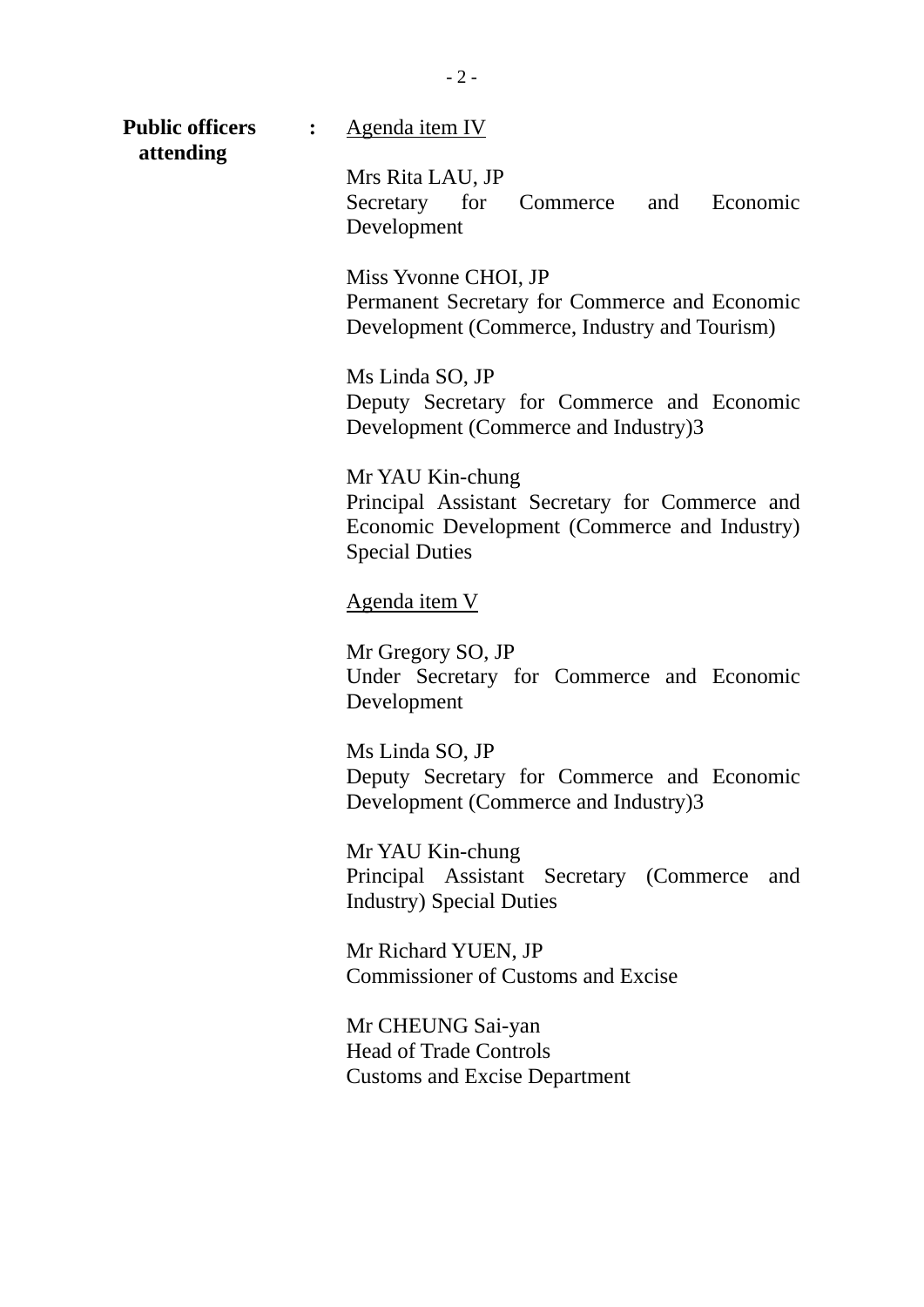- 3 -

Attendance by : Agenda item V  **invitation** 

The Cosmetic & Perfumery Association of Hong Kong

Mr William TSUI President

Hong Kong Small and Medium Enterprises Association

Dr Stephen KWOK Chun-pong President

The Y. Elites Group

Mr PAK Fu-hung Chairman

Goal Seeker Education Centre

Mr CHAN Chung-yau CEO

Hong Kong Small and Medium Enterprises Development Association

Dr Edward LAM President

Democratic Alliance for the Betterment and Progress of Hong Kong

Mr Danny CHAN Deputy Spokesman on Economic Policy

Architects Registration Board

Mrs Rita CHEUNG Registrar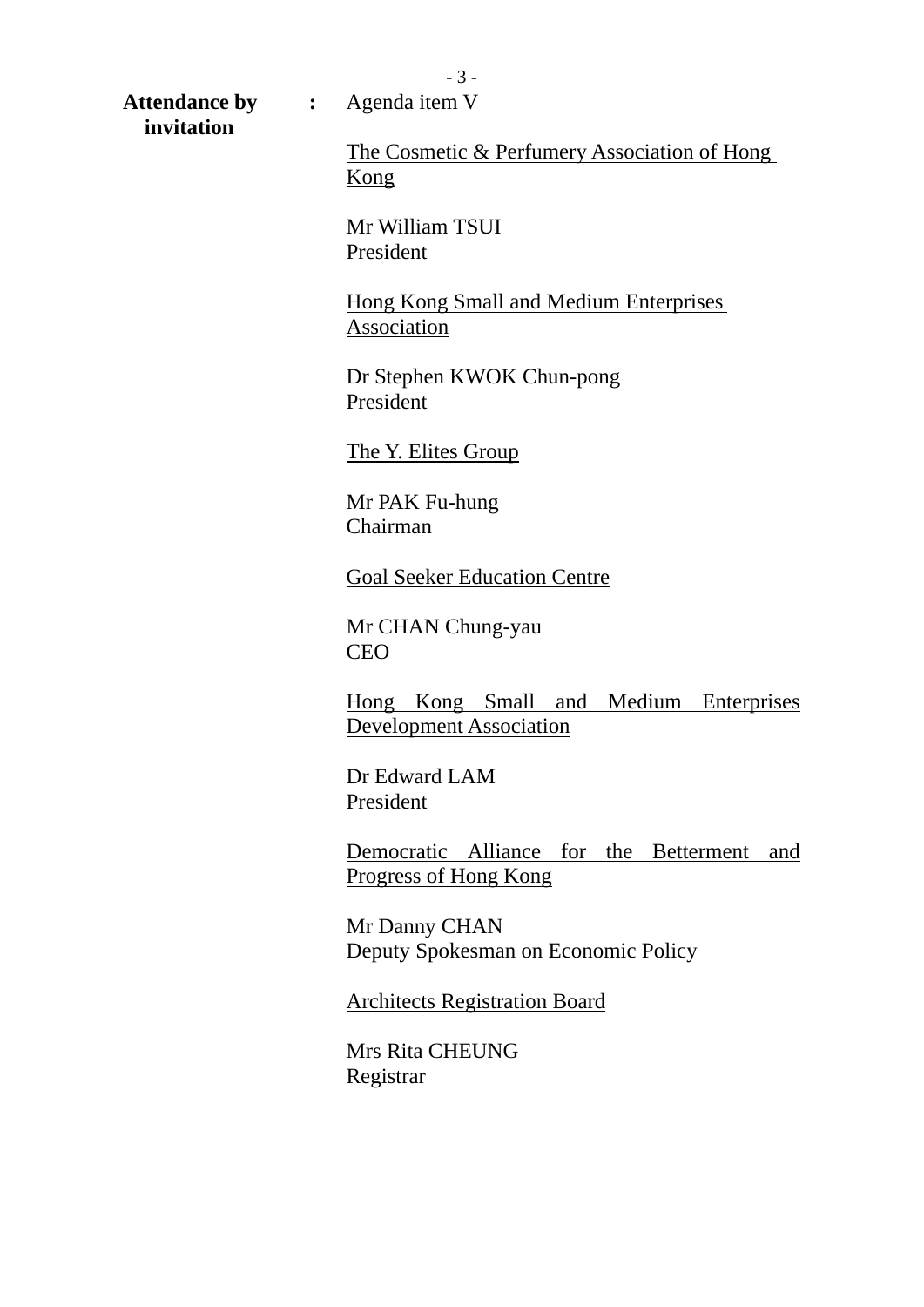#### Federation of Beauty Industry (HK)

Mr IP Sai-hung Founding Chairman

## Consumer Council

Mr Simon CHUI Head, Legal Affairs Division

The Hong Kong Chinese Importers' & Exporters' Association

Mr SIN Chi-ming Committee Member

#### Civil Force

Mr MAK Ping-fai Executive Committee

New Forum

Mr Patrick TSANG Member

Federation of Hong Kong Industries

Ms Katherine SIU General Committee Member

The Hong Kong Federation of Electrical and Mechanical Contractors

Mr K K FUNG Committee Member

Tseung Kwan O Kai Fong Joint Association **Limited** 

Mr LEUNG Lok-sum Action Committee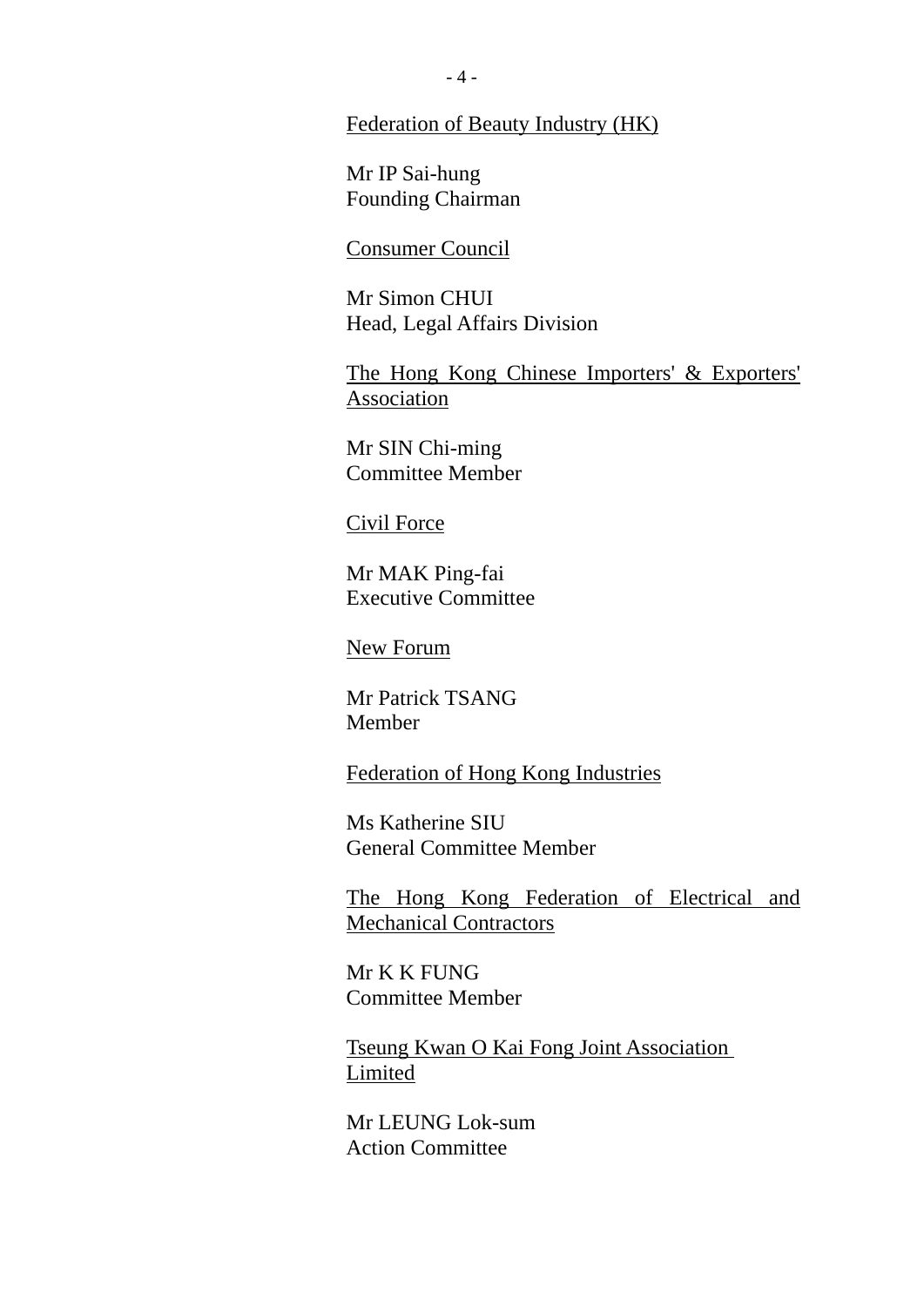|                                                                                                                                   | Mr WAN Shu-tak<br>Representative                                                                                                                                                         |  |  |  |
|-----------------------------------------------------------------------------------------------------------------------------------|------------------------------------------------------------------------------------------------------------------------------------------------------------------------------------------|--|--|--|
|                                                                                                                                   | <u>The Hong Kong Retail Management Association</u>                                                                                                                                       |  |  |  |
|                                                                                                                                   | Ms Joey CHAN<br>Representative                                                                                                                                                           |  |  |  |
|                                                                                                                                   | Individual                                                                                                                                                                               |  |  |  |
|                                                                                                                                   | Mr Bill TANG Ka-piu<br><b>Islands District Councillor</b>                                                                                                                                |  |  |  |
| <b>Clerk in attendance:</b>                                                                                                       | Ms Debbie YAU<br>Chief Council Secretary (1)6                                                                                                                                            |  |  |  |
| <b>Staff in attendance:</b>                                                                                                       | Mr Timothy TSO<br><b>Assistant Legal Adviser 2</b>                                                                                                                                       |  |  |  |
|                                                                                                                                   | Ms Diana WONG                                                                                                                                                                            |  |  |  |
|                                                                                                                                   | Senior Council Secretary (1)8                                                                                                                                                            |  |  |  |
|                                                                                                                                   | <b>Ms Michelle NIEN</b>                                                                                                                                                                  |  |  |  |
|                                                                                                                                   | Legislative Assistant (1)9                                                                                                                                                               |  |  |  |
| I<br>Confirmation of minutes of last meeting<br>$(LC$ Paper No. $CB(1)135/10-11$ - Minutes of meeting held on<br>14 October 2010) |                                                                                                                                                                                          |  |  |  |
|                                                                                                                                   | The minutes of the meeting held on 14 October 2010 were confirmed.                                                                                                                       |  |  |  |
| $\mathbf{I}$<br><b>19 July 2010</b>                                                                                               | Information papers issued since the last regular meeting on                                                                                                                              |  |  |  |
|                                                                                                                                   | $(LC$ Paper No. $CB(1)2680/09-10(01)$ - Tables and graphs showing<br>the import and retail prices<br>of major oil products from<br>July 2008 to June 2010<br>furnished by the Census and |  |  |  |

Action

 $-5 -$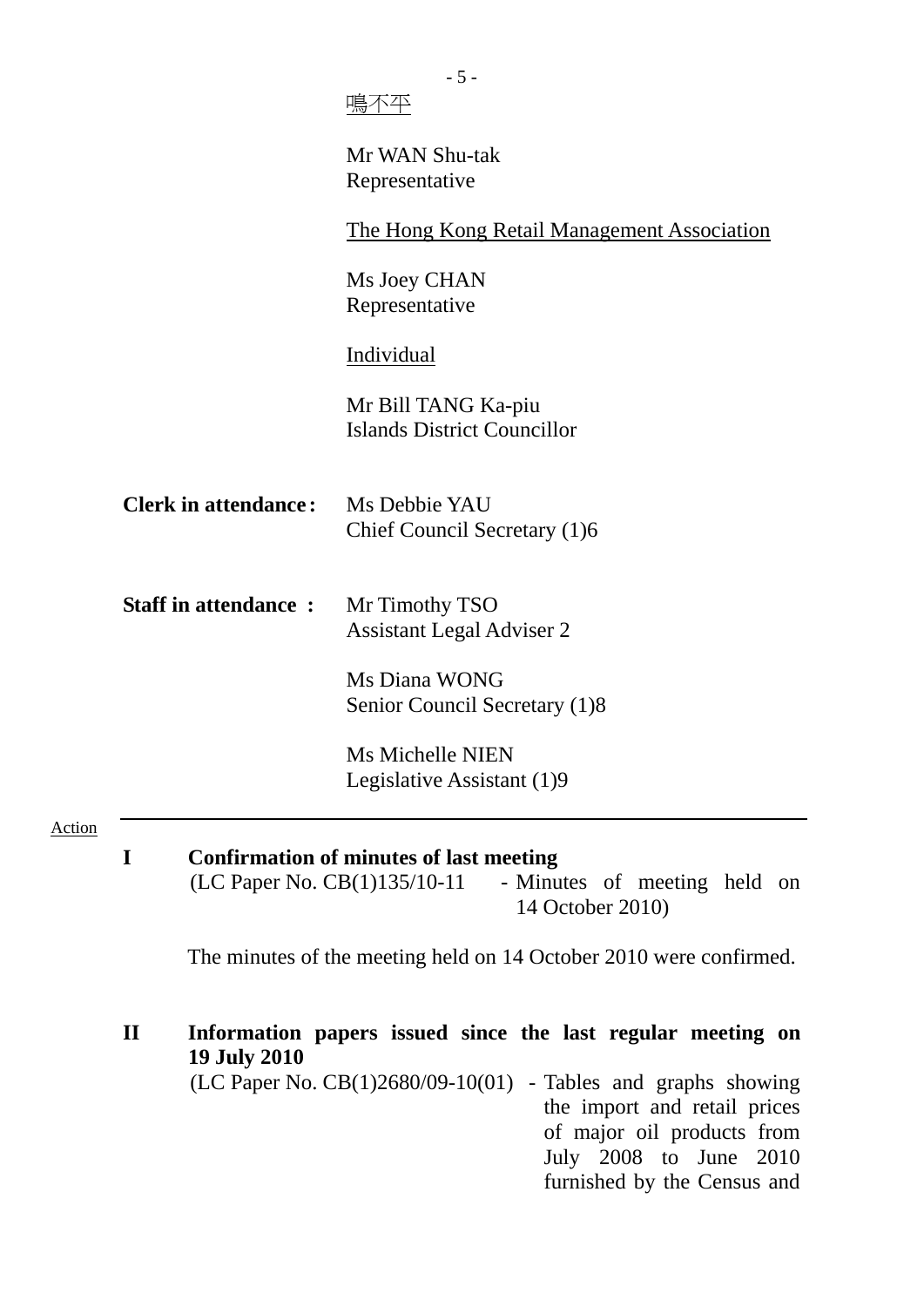#### Statistics Department

- LC Paper No.  $CB(1)2717/09-10(01)$  Referral from the Public Accounts Committee on provision of postal services (PAC Report No. 54)
- LC Paper No.  $CB(1)2786/09-10(01)$  Submission on new weather radar station at Tai Lam Chung
- LC Paper No.  $CB(1)2796/09-10(01)$  Tables and graphs showing the import and retail prices of major oil products from August 2008 to July 2010 furnished by the Census and Statistics Department
- LC Paper No.  $CB(1)2948/09-10(01)$  Tables and graphs showing the import and retail prices of major oil products from September 2008 to August 2010 furnished by the Census and Statistics Department)

2. Members noted the above information papers issued since the last regular meeting on 19 July 2010.

**III Items for discussion at the next meeting**  (LC Paper No. CB(1)95/10-11(01) **-** List of outstanding items for discussion

LC Paper No. CB(1)95/10-11(02) **-** List of follow-up actions)

3. The Chairman advised that he and the Deputy Chairman had held workplan meetings with the Secretary for Commerce and Economic Development (SCED) on 19 October 2010 and with the Secretary for Transport and Housing on 22 October 2010. Subsequent to the meetings, the Panel's "List of outstanding items for discussion" had been updated for members' reference.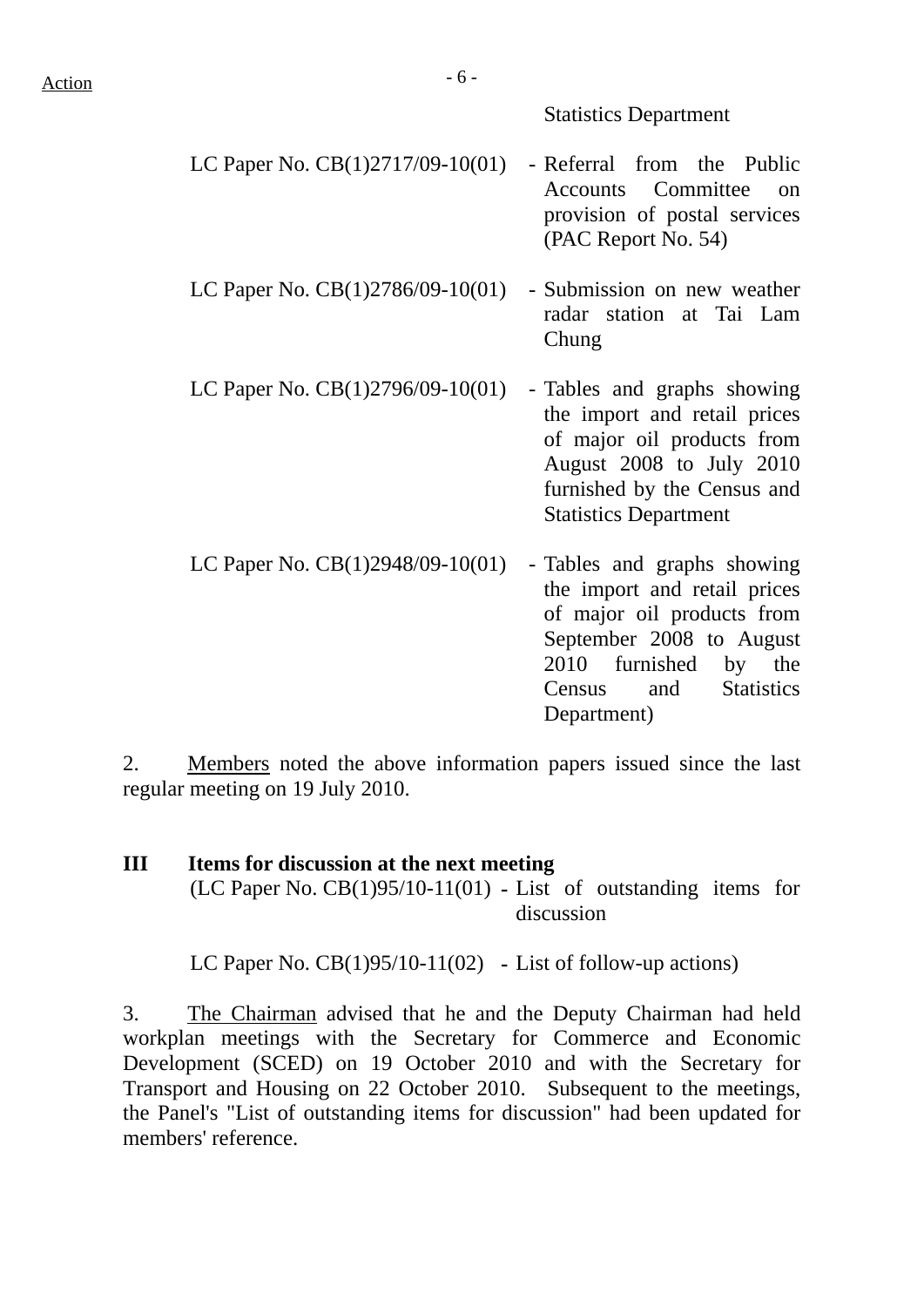$Action$ 

4. Members agreed to discuss the following items at the next meeting to be held on 22 November 2010, at 10:45 am:

- (a) fitting-out works for Government facilities at new Air Cargo Terminal;
- (b) Mega Events Fund;
- (c) enhancing regulation of the receiving arrangement of the Mainland inbound tour groups; and
- (d) review of the operation of the Travel Industry Council of Hong Kong (TIC).

5. The Chairman informed members that pursuant to the discussion at the meeting on 14 October 2010, members of the Panel on Home Affairs would be invited to join the discussion on Mega Events Fund. On item 4(d), Ms Emily LAU suggested the Secretariat to invite public submissions on the review of the operation of TIC. As a number of items would be discussed at the next meeting, the Panel agreed that the meeting would be held from 8:30 am to 12:45 pm.

(*Post-meeting note:* An invitation for public submission on the review of the operation of TIC was posted on the Website of the Legislative Council on 27 October 2010.)

| IV | <b>Proposed amendments to Pyramid Selling Prohibition Ordinance</b><br>(Cap. 355) |                                                                                                                                              |
|----|-----------------------------------------------------------------------------------|----------------------------------------------------------------------------------------------------------------------------------------------|
|    | $(LC$ Paper No. $CB(1)95/10-11(03)$ - Administration's                            | paper<br><sub>on</sub><br>review of Pyramid Selling<br>Ordinance<br>Prohibition<br>(Cap. 355)                                                |
|    | LC Paper No. $CB(1)95/10-11(04)$                                                  | - Paper on review of Pyramid<br>Selling Prohibition Ordinance<br>prepared by the Legislative<br>Secretariat<br>Council<br>(Background brief) |
|    | LC Paper No. $CB(1)118/10-11(01)$ - Submission from Mr                            | Bill<br>TANG Ka-piu, Islands District<br>Councillor                                                                                          |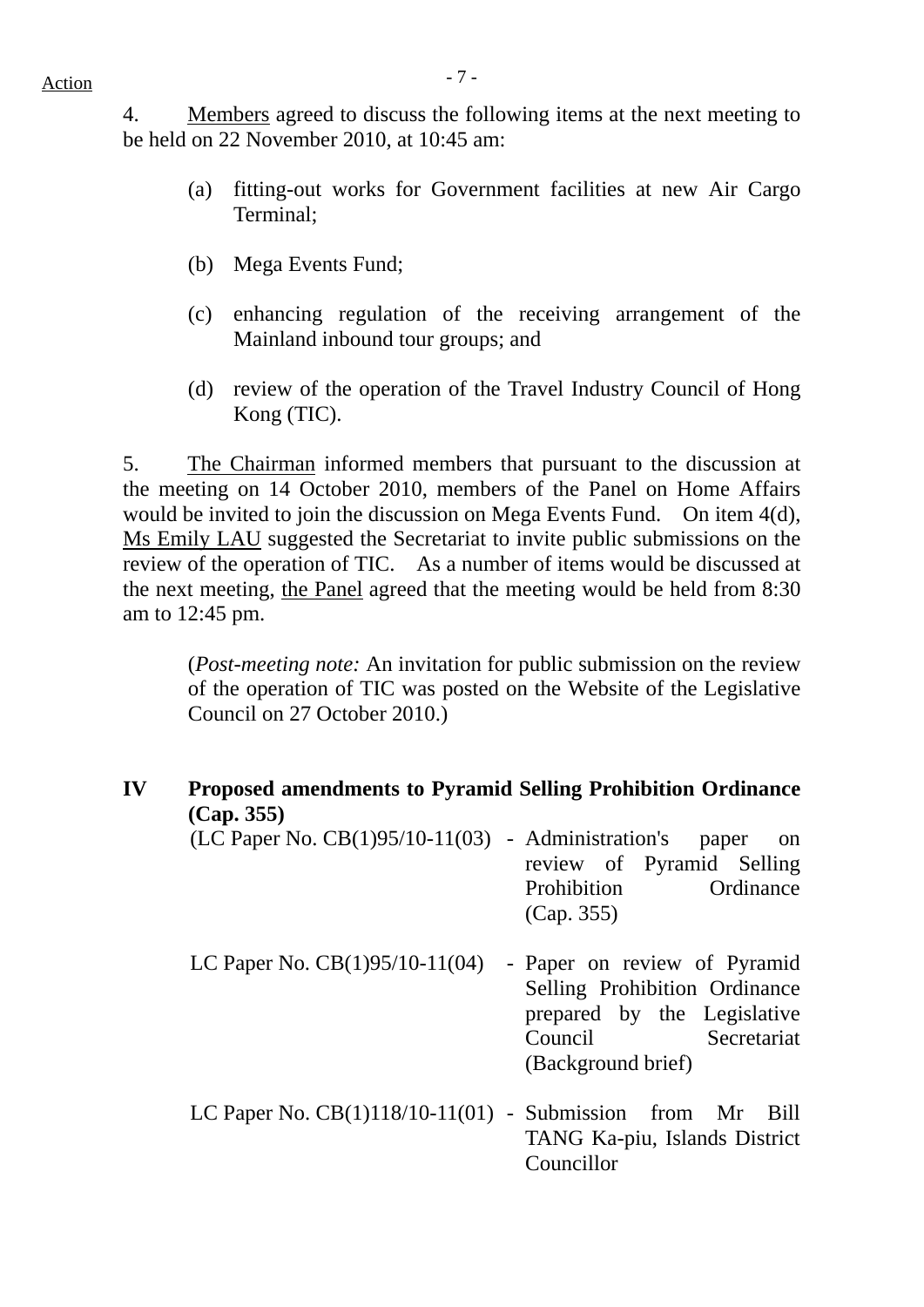LC Paper No. CB(1)208/10-11(01) *(issued on 26 October 2010)* 

 Letter from Hon WONG Kwok-hing to the Secretary for Commerce and Economic Development on the pyramid selling schemes)

### Briefing by the Administration

6. At the invitation of the Chairman, SCED briefed members on the outcome of the review of the Pyramid Selling Prohibition Ordinance (Cap. 355) (the Ordinance) and outlined the Administration's initial proposals on how to strengthen the control over pyramid scheme as set out in its paper (LC Paper No. CB(1)95/10-11(03)). In gist, the Administration proposed to revise the definition of "pyramid scheme" and to increase the maximum penalty to imprisonment for 7 years and a fine of \$1 million on conviction upon indictment. Panel members were invited to consider whether persons who participated in pyramid schemes should shoulder criminal liability.

### Discussion

7. Mr WONG Kwok-hing welcomed the Administration's initial proposals to tackle the problem of pyramid schemes. He said that he had received considerable requests for assistance in the past year from victims who had joined pyramid schemes, which cost them a loss of more than \$3 million in total. Noting that Macao had adopted a tougher law against pyramid schemes last year, Mr WONG urged the Administration to expedite the legislative process as the current Ordinance had not been updated for some 30 years.

8. Ms Starry LEE welcomed the much needed proposals since more and more youngsters and housewives fell prey to pyramid schemes. She urged the Administration to introduce the legislative amendments into the Council before the summer of 2011 so that students would be well-informed about the unlawful nature of the schemes before seeking summer jobs.

9. SCED pointed out that the Administration had exercised due prudence in reviewing the Ordinance with a view to working out comprehensive proposals to strengthen the control over pyramid schemes. She was confident that the public would support the proposals. The Administration would consider and take Panel members' views into account in finalizing the public consultation document. It was expected that the Amendment Bill would be introduced into the Council in the first quarter of 2011. Subject to Members' scrutiny, the Bill could be passed before the end of the current session.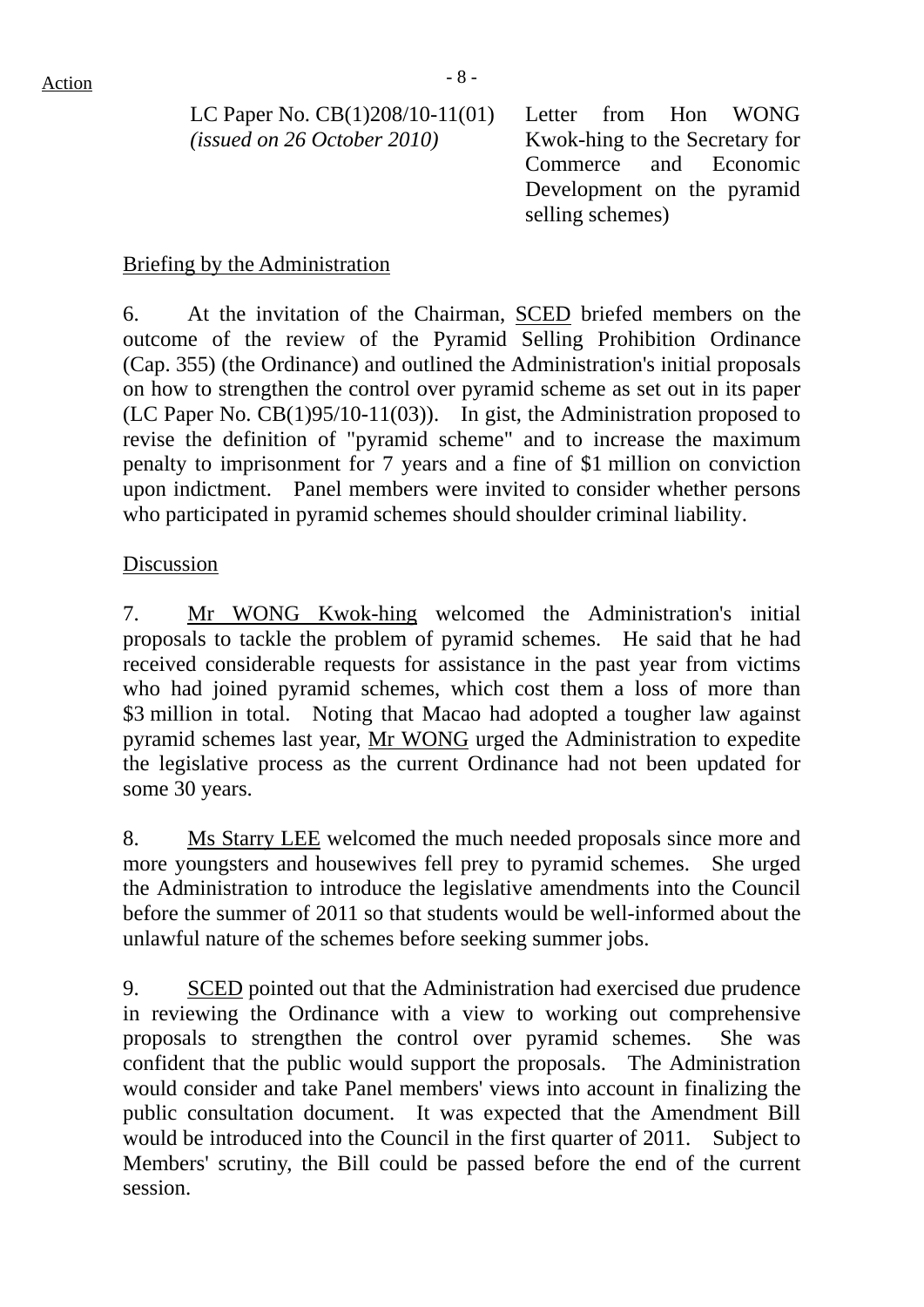10. The Chairman enquired about the difficulties in enforcing the existing Ordinance and how the proposed amendments would overcome the difficulties. SCED responded that as pointed out in two judgments in 2003 and 2004 (CACC 96/2003 and CACC 55/2004), there were problems in relation to the definition of "pyramid selling scheme" in the Ordinance. Under the current definition, a pyramid selling scheme must involve the sale of goods or services by participants. There were however schemes which adopted a pyramid structure but did not involve any sales activities. The proposed amendments would make it clear in the law that a scheme could be a "pyramid scheme" even if no sale of goods or services was involved.

11. As it would still take some time for the legislative amendments to take effect, Mr WONG Kwok-hing queried how the Administration would tackle pyramid schemes in the interim. Noting that pyramid scheme operators often colluded with certain financing agents to tempt new recruits to borrow substantive sums, he enquired whether assistance from the Police and Hong Kong Monetary Authority would be enlisted to effectively tackle these operators. Ms Starry LEE said that certain pyramid scheme operators who were forced to shut down their operations in Macao and the Mainland had turned to Hong Kong. She urged the Administration to take a tough stance against these operators to deter them from operating in the territory.

12. SCED advised that the Commerce and Economic Development Bureau would step up public education, draw the public's attention to related scams and advise the public to refrain from borrowing in order to participate in illicit schemes. Separately, the Police would continue to tackle these schemes and institute prosecution when there was sufficient evidence showing offences of fraud. As regards whether participants should be held liable for taking part in pyramid schemes, SCED highlighted that as a pyramid scheme could not be sustained if existing participants would not recruit new members, participants should be treated on par with persons who established the scheme. It was also suggested to make available defences for participants so as to protect those innocent participants who had no knowledge that the benefits they might get from joining the scheme were entirely or substantially derived from the introduction of further new participants.

13. Ms Starry LEE considered that in addition to the United Kingdom, Ireland and Australia, the Administration should also make references to the regulatory regimes in Macao and Mainland when considering how to improve the Ordinance. Sharing similar views, Ms Miriam LAU also asked the Administration to examine relevant legislative provisions in other places, such as the Mainland, Japan, Taiwan, Singapore and South Korea, and

Admin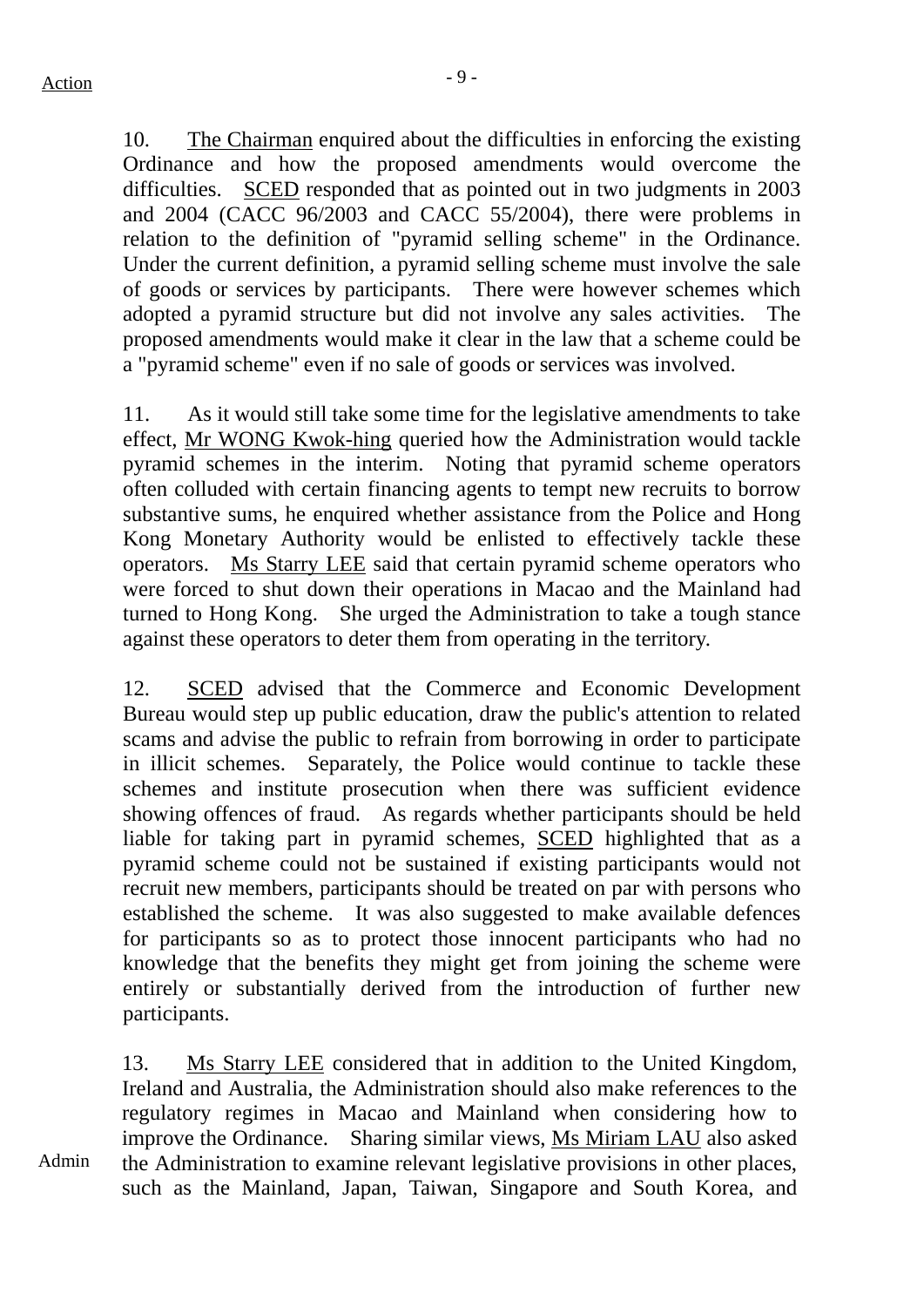provide information on their regulatory regimes to facilitate discussions.

14. SCED clarified that under the relevant legislative provisions in Macao, pyramid selling was defined to mean marketing and sale of goods or services organized in the form of pyramids, in a line broadly similar to the current law in Hong Kong. In the Mainland, multi-level marketing schemes were generally prohibited altogether. Such a total ban approach might not be compatible with the free trade policy adopted in Hong Kong. The Deputy Secretary for Commerce and Economic Development (Commerce and Industry)3 (DSCED) supplemented that Singapore prohibited all types of direct selling and multi-level marketing schemes, whereas Hong Kong aimed at targeting unlawful pyramid schemes without intervening in normal business activities. In fact, the Administration had reviewed the regulatory regimes of a number of jurisdictions, including those of neighouring places, and proposed to revise the definition of "pyramid scheme" along the same line adopted by most of them. The Administration also suggested drawing references from Australia and Ireland in respect of participants' liability in pyramid schemes.

15. Mr CHAN Kam-lam welcomed the proposals. He urged the Administration to differentiate clearly pyramid schemes from other concession schemes under which existing members could enjoy a discount by introducing new members. It was of paramount importance for the Administration to disseminate appropriate information to the public so that normal business practices would not be hindered.

16. SCED remarked that the initial proposals were targeted only at pyramid schemes, not legitimate business activities such as direct selling. The defining characteristic of pyramid schemes was that participants were required to pay a participation fee to join such schemes in return for the right to receive benefits on the introduction of further new participants. The primary incentive for joining such schemes was to make money by recruiting new participants. SCED undertook to address this issue in the upcoming consultation.

**V Legislative proposals to enhance protection for consumers against unfair trade practices**  (LC Paper No. CB(1)95/10-11(05) **-** Administration's public consultation paper on legislation to enhance protection for consumers against unfair trade

practices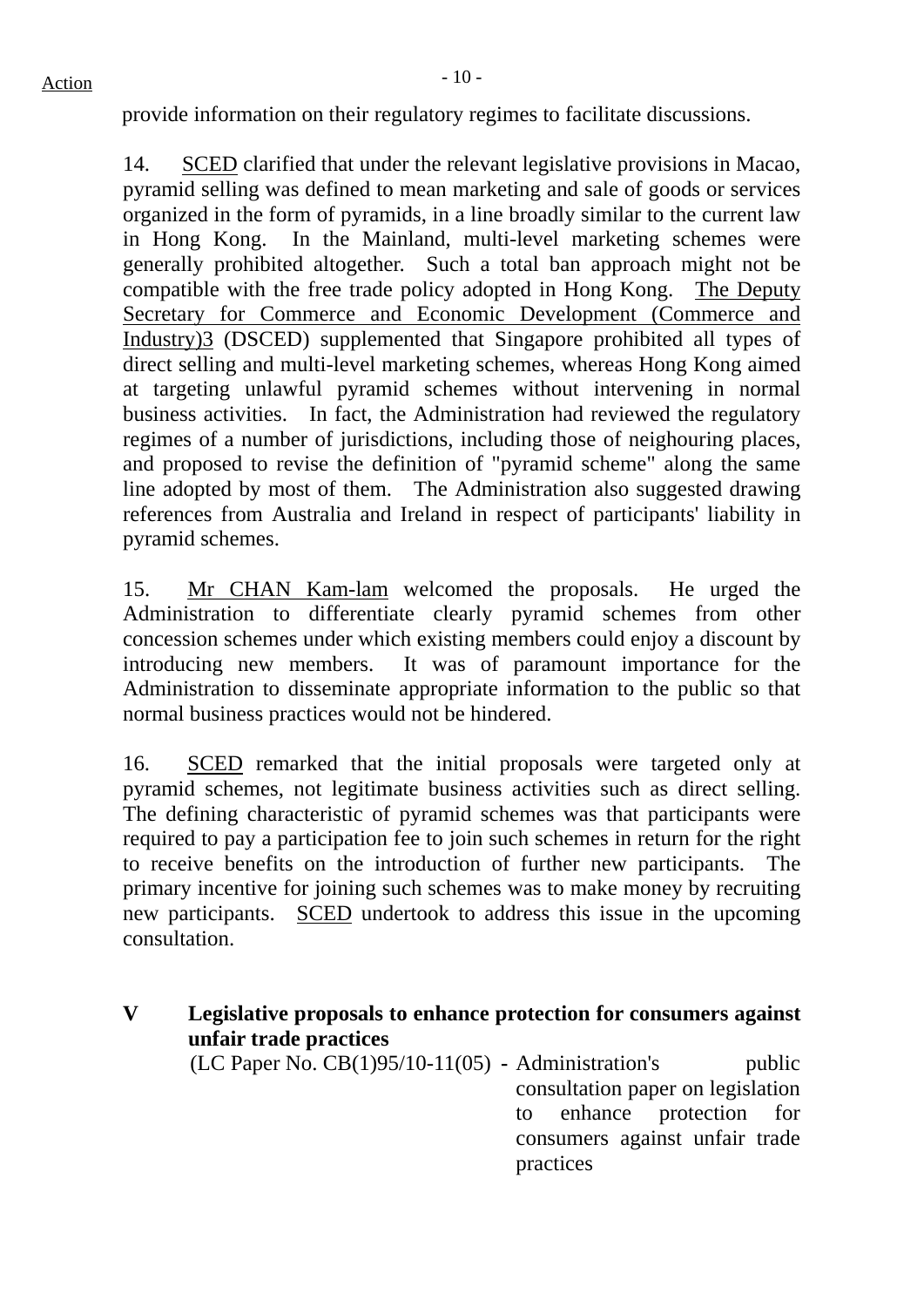| LC Paper No. $CB(1)95/10-11(06)$ - Paper on legislative proposal to |
|---------------------------------------------------------------------|
| enhance consumer protection                                         |
| against unfair trade practices                                      |
| prepared by the Legislative                                         |
| Council Secretariat (Updated                                        |
| background brief)                                                   |

Submissions from organizations/individuals not attending the meeting

| LC Paper No. CB(1)118/10-11(03) - Submission from The Chinese                                                                                                       | Manufacturers' Association of<br>Hong Kong              |
|---------------------------------------------------------------------------------------------------------------------------------------------------------------------|---------------------------------------------------------|
| LC Paper No. $CB(1)118/10-11(04)$ - Submission from Central &                                                                                                       | <b>Western District Council</b>                         |
| LC Paper No. $CB(1)118/10-11(05)$ - Submission from The Chinese                                                                                                     | General<br>Chamber<br>of<br>Commerce                    |
| LC Paper No. $CB(1)174/10-11(02)$ - Submission from Small and                                                                                                       | Medium<br>Enterprises<br>Committee                      |
| LC Paper No. $CB(1)182/10-11(05)$ - Submission from Hong Kong                                                                                                       | Institute of Certified Public<br><b>Accountants</b>     |
| LC Paper No. $CB(1)182/10-11(06)$ - Submission from Mr Paul                                                                                                         | ZIMMERMAN, Southern<br><b>District Councillor</b>       |
| LC Paper No. $CB(1)194/10-11(03)$ Submission from the Hong<br>(tabled at the meeting and<br>subsequently issued via e-mail on<br>25 October 2010)                   | Kong Chamber of Small and<br><b>Medium Business Ltd</b> |
| LC Paper No. $CB(1)194/10-11(07)$ - Submission from the<br>(tabled at the meeting and Kong Bar Association<br>subsequently issued via e-mail on<br>25 October 2010) | Hong                                                    |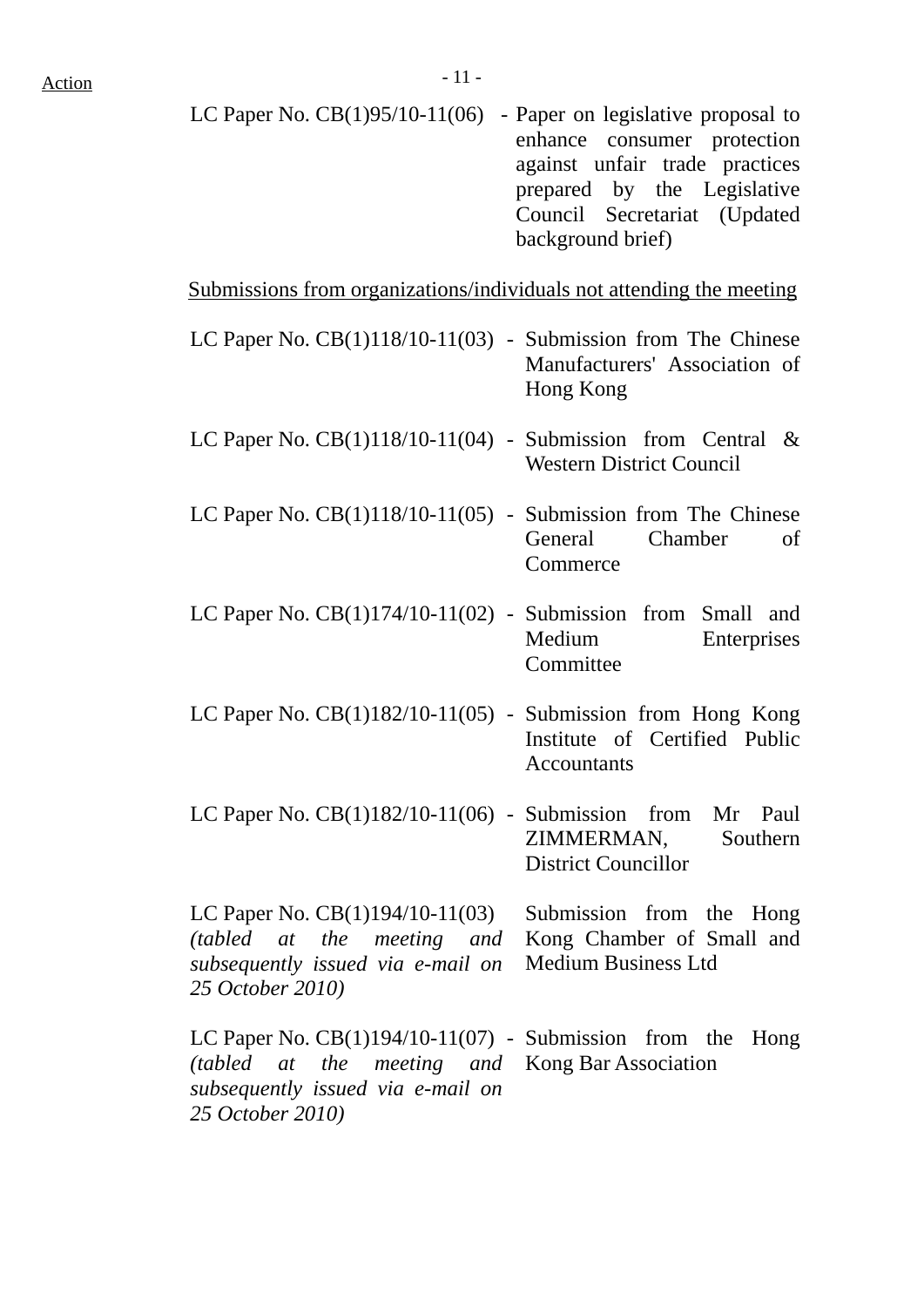LC Paper No. CB(1)194/10-11(08) - Submission from the Medical *(tabled at the meeting) subsequently issued via e-mail on 25 October 2010)*  Council of Hong Kong

LC Paper No. CB(1)194/10-11(09) *(tabled at the meeting) subsequently issued via e-mail on 25 October 2010)*  Submission from Mr YEUNG Wai-sing, Eastern District Councillor

LC Paper No. CB(1)194/10-11(10) *(tabled at the meeting and subsequently issued via e-mail on 25 October 2010)* 

 Submission from Mr Andrew CHIU Ka-yin, Eastern District Councillor)

### Presentation by the deputations

17. The Chairman welcomed deputations attending the meeting and invited them to present their views. Members noted that 11 deputations which did not attend the meeting had submitted their views to the Panel.

*The Cosmetic & Perfumery Association of Hong Kong (CPA) (LC Paper No. CB(1)174/10-11(01))*

18. Mr William TSUI, President, CPA, said that the Association supported the Government's initiative to tackle unfair trade practices. However, CPA had reservation about the proposal of empowering the Customs and Excise Department (C&ED) to enforce the proposed offences and considered that their power to inspect and take copies of books and documents should be exercised under a court warrant.

*Hong Kong Small and Medium Enterprises Association (SMEA) (LC Paper No. CB(1)194/10-11(01)) (tabled at the meeting and subsequently issued via e-mail on 25 October 2010)*

19. Dr Stephen KWOK, President, SMEA, agreed that it was necessary to enhance protection for consumers against unfair trade practices while at the same time ensuring a level playing field for business. He also expressed concern about the definition of the proposed offence of "bait advertising", sectors exempted from the legislative proposals and cooling-off arrangements as set out in the submission.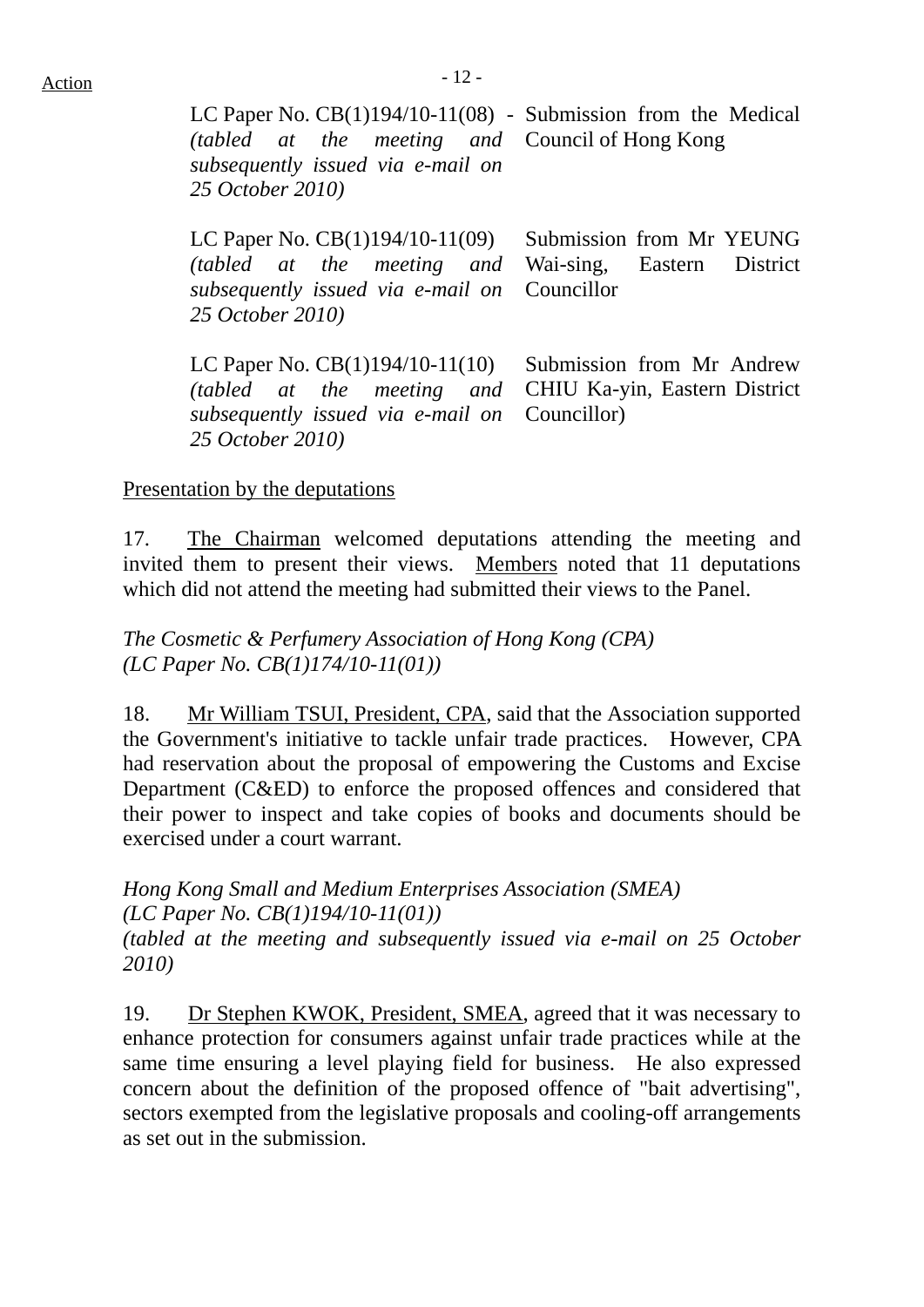*Mr Bill TANG Ka-piu, Islands District Councillor (LC Paper No. CB(1)194/10-11(12)) (tabled at the meeting and subsequently issued via e-mail on 26 October 2010)*

20. Mr Bill TANG Ka-piu, Islands District Councillor, held the view that the financial services sector should be brought under the ambit of the proposed legislation, and that the cooling-off period should not be deemed to be curtailed by reason of the commencement of the services, such as telecommunications services.

*The Y. Elites Group (LC Paper No. CB(1)194/10-11(02)) (tabled at the meeting and subsequently issued via e-mail on 25 October 2010)*

21. Mr PAK Fu-hung, Chairman, the Y. Elites Group, expressed the views of the Group in respect of false trade descriptions, pre-payment mode of services, cooling-off periods and so on as set out in its submission.

*Goal Seeker Education Centre (GSEC)* 

22. Mr CHAN Chung-yau, CEO, GSEC, commented that unfair trade practices were commonly seen, in particular among beauty care services. He welcomed the imposition of cooling-off arrangements and urged the Administration to set the cooling-off period at two weeks so as to give consumers ample time to think through. He also urged the Administration to implement the legislative proposals as soon as possible.

*Hong Kong Small and Medium Enterprises Development Association (LC Paper No. CB(1)194/10-11(04)) (tabled at the meeting and subsequently issued via e-mail on 25 October 2010)*

23. Dr Edward LAM, President, Hong Kong Small and Medium Enterprises Development Association, said that the Association supported the proposed legislation. However, in order not to hinder business operation, it was necessary to define clearly the scope of "bait-and-switch", and to prevent possible abuse of the cooling-off arrangements.

*Democratic Alliance for the Betterment and Progress of Hong Kong (DAB)* 

24. Mr Danny CHAN, Deputy Spokesman on Economic Policy, DAB, spoke on behalf of the members of the 纖體瘦身苦主大聯盟. He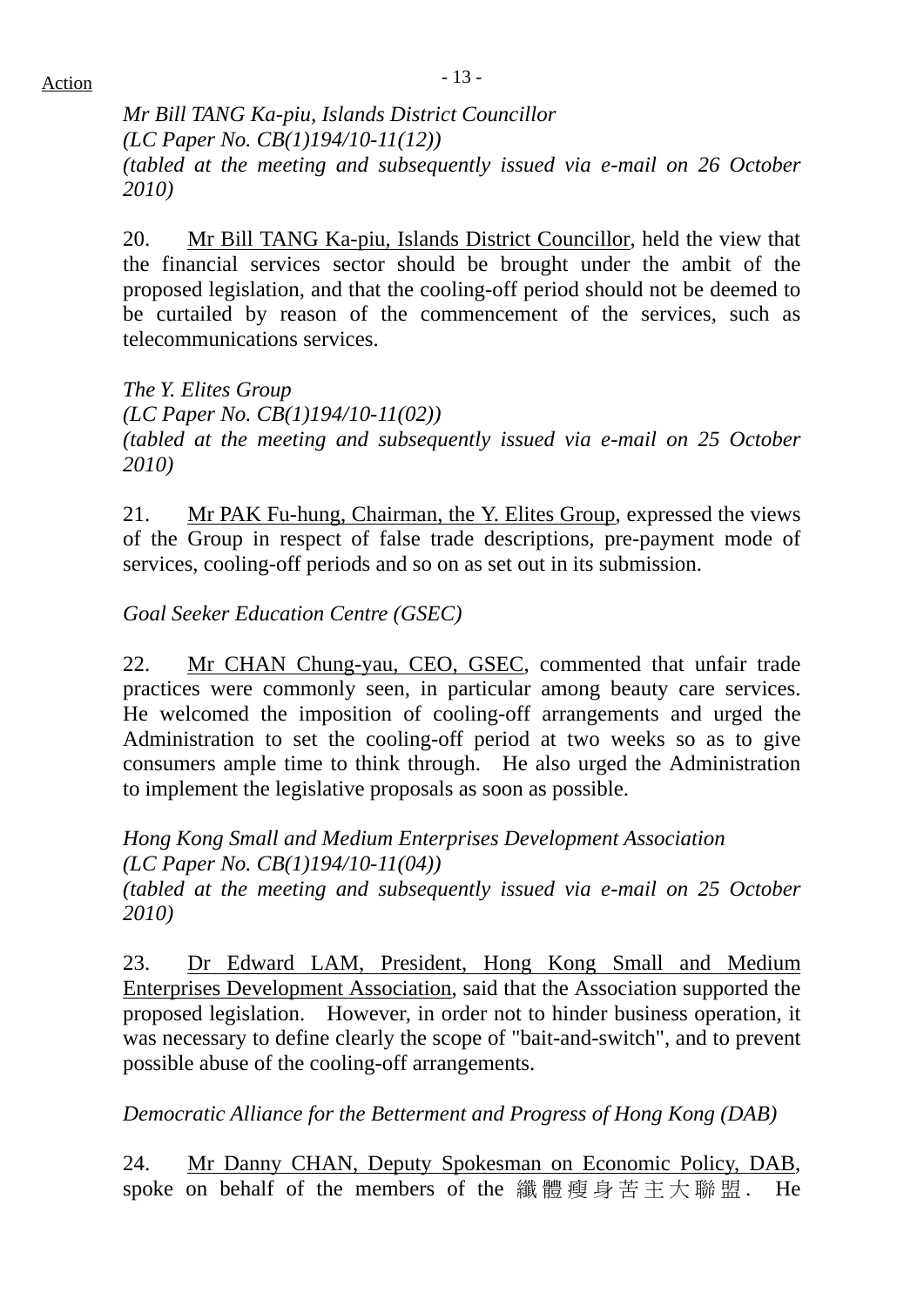expressed grave concern that the beauty and slimming industries were not covered in the cooling-off arrangement as stated in the Public Consultation Paper on "Legislation to enhance protection for consumer against unfair trade practices" (LC Paper No. CB(1)95/10-11(05)). He considered that the proposed arrangement was insufficient to protect consumers since the beauty and slimming service industries were only encouraged to offer cooling-off period voluntarily. He hoped that the Consumer Legal Action Fund could be enhanced to help more victimized consumers.

# *Architects Registration Board (ARB)*

25. Mrs Rita CHEUNG, Registrar, ARB, declared that ARB was one of the regulatory bodies listed in Annex G of the Consultation Paper. She welcomed the Administration's proposal that professional practices regulated by regulatory bodies established by statute needed not be brought under the ambit of the to-be-expanded Trade Descriptions Ordinance (TDO) (Cap. 362) since regulation over professional practitioners required specialist knowledge in the respective fields. She agreed that they should continue to be regulated under the existing sector-specific regimes.

# *Federation of Beauty Industry (HK) (FBI(HK)) (LC Paper No. CB(1)182/10-11(01))*

26. Mr IP Sai-hung, Founding Chairman, FBI(HK), said that FBI(HK) supported the need to tackle unfair trade practices but expressed reservation on some of the Government's proposals. For example, given the different nature of services and products, it might not be appropriate to extend the coverage of TDO to include trade descriptions in respect of services. would also be difficult to prove that a service provider had no intention or ability to supply the service. FBI(HK) did not support in principle the imposition of cooling-off arrangements as long as the consumers had entered into a transaction/an agreement based on sufficient information.

*Consumer Council (CC) (LC Paper No. CB(1)182/10-11(02))* 

27. Mr Simon CHUI, Head, Legal Affairs Division, CC, welcomed the Government's initiative in reviewing and consulting the public on consumer protection legislation. The CC urged that a comprehensive statutory regime for protection of consumers against unfair trade practices should be developed in the long run. The CC also welcomed the establishment of a steering committee to discuss specific issues on regulating the sale of first-hand residential properties by legislation, and supported that consumers should be given a private right to seek remedies for contravention of the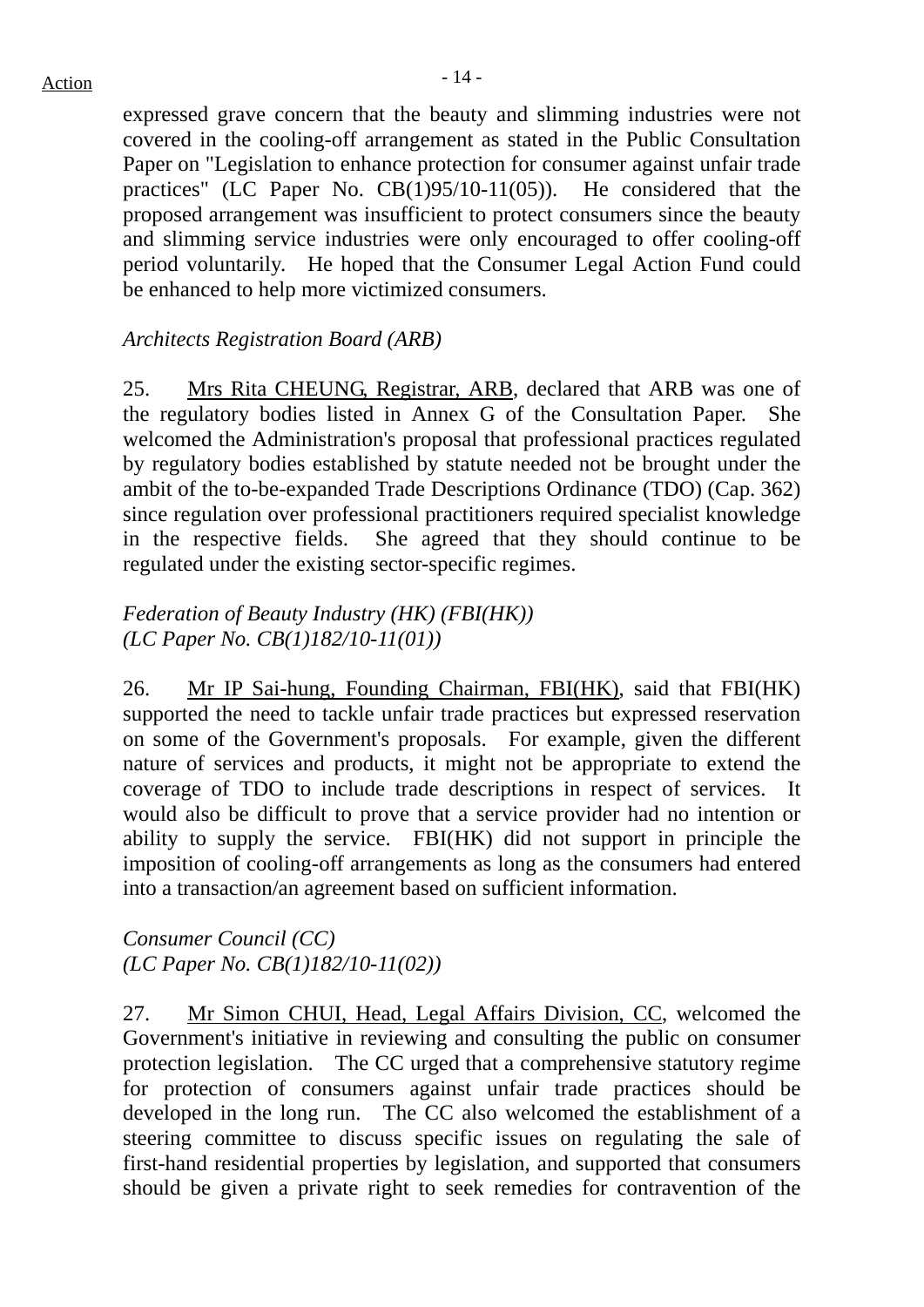# $Action$

proposed fair trade provisions under the TDO. While CC was pleased to play an active role in the mediation as part of the proposed compliance-based mechanism, it suggested reinforcing the mechanism by adding more appropriate enforcement tools and/or sanction options. CC also strongly called for the extension of the cooling-off arrangements to the pre-payment mode of transactions which were commonly used in beauty care, slimming, fitness and yoga services.

*The Hong Kong Chinese Importers' & Exporters' Association (CIEA) (LC Paper No. CB(1)194/10-11(11)) (tabled at the meeting and subsequently issued via e-mail on 25 October 2010)*

28. Expressing support for the legislative proposals to tackle unfair trade practices, Mr SIN Chi-ming, Committee Member, CIEA, highlighted the Association's views in its submission regarding false trade descriptions in respect of services, the practices of "bait-and-switch" and misleading omissions, cooling-off arrangements and effective enforcement.

### *Civil Force*

29. Mr MAK Ping-fai, Executive Committee, Civil Force, commented that there was a lack of clear guidelines to regulate private columbaria, such as the illegal operation of columbarium niches in breach of land use requirements. He urged the Government to address the concern of the residents in the vicinity of the private columbaria and to enact specific legislation to regulate private columbaria and enhance consumer protection in this respect.

*New Forum (LC Paper No. CB(1)182/10-11(03)) (LC Paper No. CB(1)194/10-11(05)) (tabled at the meeting and subsequently issued via e-mail on 25 October 2010)*

30. Mr Patrick TSANG, Member, New Forum, suggested that the Competition Law and the proposed fair trade provisions under TDO should be administered by the same enforcement agency. He also considered that C&ED had no experience in implementing the proposed compliance-based mechanism and hence, it should be handled by some other specialized enforcement agency. The New Forum also considered that the financial services, property transactions and professional practices regulated by regulatory bodies established by statute should not be excluded from the ambit of the to-be-expanded TDO.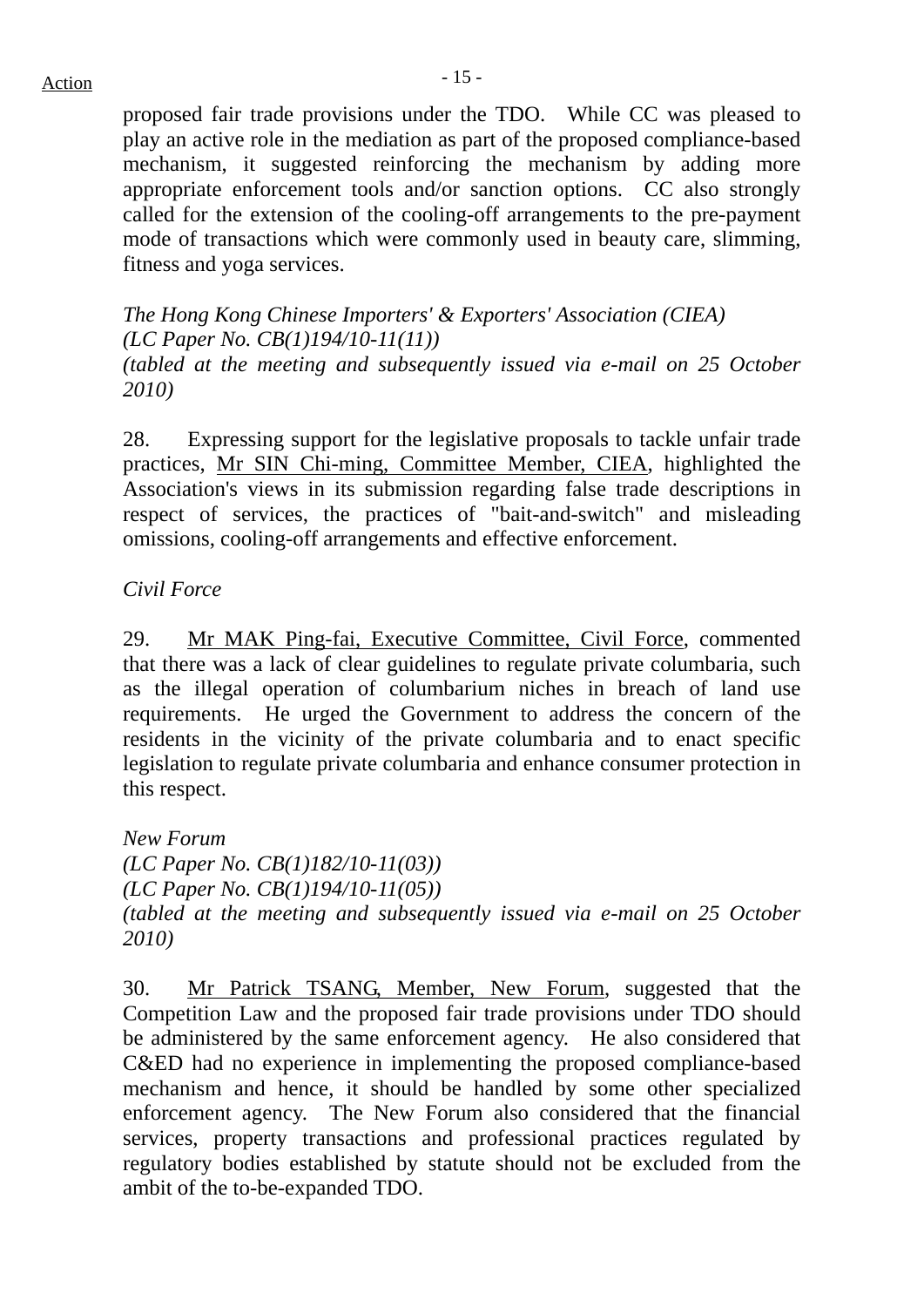# *Federation of Hong Kong Industries (FHKI) (LC Paper No. CB(1)118/10-11(02))*

31. Ms Katherine SIU, General Committee Member, FHKI, agreed with the policy direction and supported enhancing consumer protection through legislation. She took members through FHKI's submission in respect of misleading omissions and compliance-based enforcement mechanism.

*The Hong Kong Federation of Electrical and Mechanical Contractors (FEMC) (LC Paper No. CB(1)194/10-11(06)) (tabled at the meeting and subsequently issued via e-mail on 25 October 2010)*

32. Mr K K FUNG, Committee Member, FEMC, said that while supporting the spirit of the proposed legislation, FEMC was concerned that small and medium enterprises (SMEs) which carried out small contracts in electrical and mechanical fitting out works had little legal knowledge over the proposed fair trade provisions, and might contravene the proposed offence inadvertently.

# *Tseung Kwan O Kai Fong Joint Association Limited (TKOKFJAL)*

33. Mr LEUNG Lok-sum, member of the Action Committee of TKOKFJAL, urged the Government to impose cooling-off periods and enact legislation to enhance consumer protection. He commented on the unfair trade practices that paid television service providers and credit card service providers typically deployed on the elderly and people of low education levels. These practices included forcing consumers to sign contracts during unsolicited visits or explaining the contract terms unclearly, and cancellation of such contracts often proved to be unfairly cumbersome.

鳴不平

34. Mr WAN Shu-tak, Representative, 鳴不平, urged the Government to adopt stringent measures to tackle unfair trade practices. He shared his own experience about a telecommunications service provider treating him unfairly by imposing monthly fees different from the contract terms. Money was returned to Mr WAN only after a press conference was held with regard to the matter.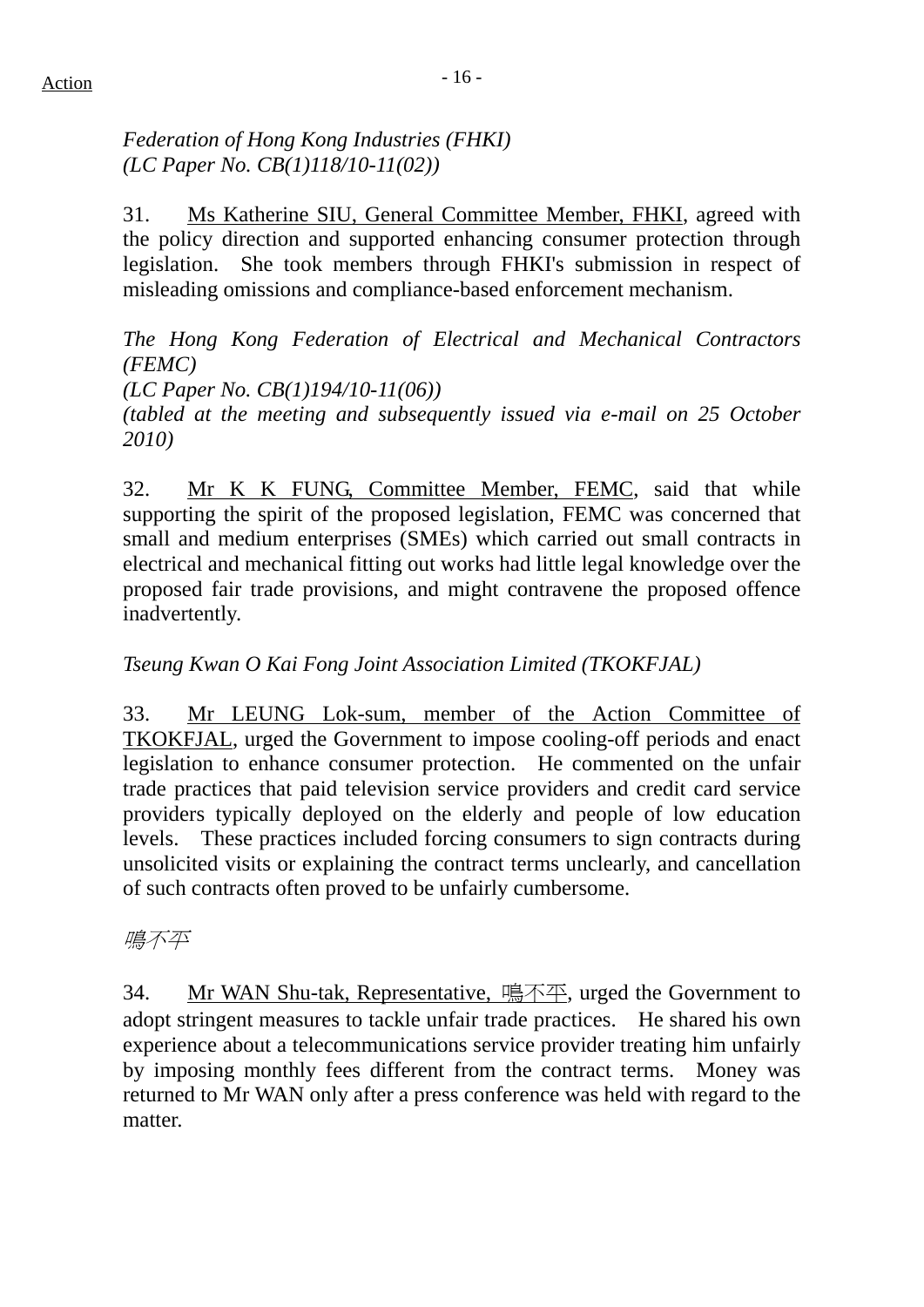*The Hong Kong Retail Management Association (HKRMA) (LC Paper No. CB(1)182/10-11(04))* 

35. Ms Joey CHAN, Representative of HKRMA, said that the Association supported the Government's overall objective of targeting specified unfair trade practices, whilst at the same time avoiding over-regulation for the majority of businesses which traded honestly. HKRMA considered that no new criminal offences were necessary under the compliance-based mechanism. She also expressed concern about the lack of clarity and certainty of the proposals, for example, it was not clear which of the proposed new offences were "strict liability" ones; there was a lack of clarity regarding the concept of "average consumer"; and it was unclear who would be liable for the new offences.

### Preliminary responses provided by the Administration

36. The Under Secretary for Commerce and Economic Development (USCED) highlighted that the policy objective of the proposed legislation was to enhance protection for consumers against unfair trade practices and, at the same time, ensuring a level playing field for business. In order to deter and penalize those who engaged in unfair trade practices, the Administration proposed to create new criminal offences under the TDO to prohibit commonly seen unfair trade practices, namely, misleading omissions, aggressive practices, "bait-and-switch", and the practice of accepting payments without the intention or ability to supply the contracted goods or services. The present prohibition of false trade descriptions of goods in the TDO would be extended to cover trade descriptions of services. He said that the public consultation on legislation to enhance protection for consumers against unfair trade practices would end on 31 October 2010. The Administration had set up a Facebook page and met with the District Councils, industry and trade organizations and various associations to solicit views on the proposals. In addition to the submissions provided for the Panel meeting, the Administration had also received 60 written submissions, and they generally supported the proposal to enhance legislative control over unfair trade practices. The Administration would carefully analyze and consider the submissions in finalizing the legislative proposals, especially with regard to cooling-off arrangements. USCED said that the Administration planned to introduce an Amendment Bill into the Council within the current legislative session.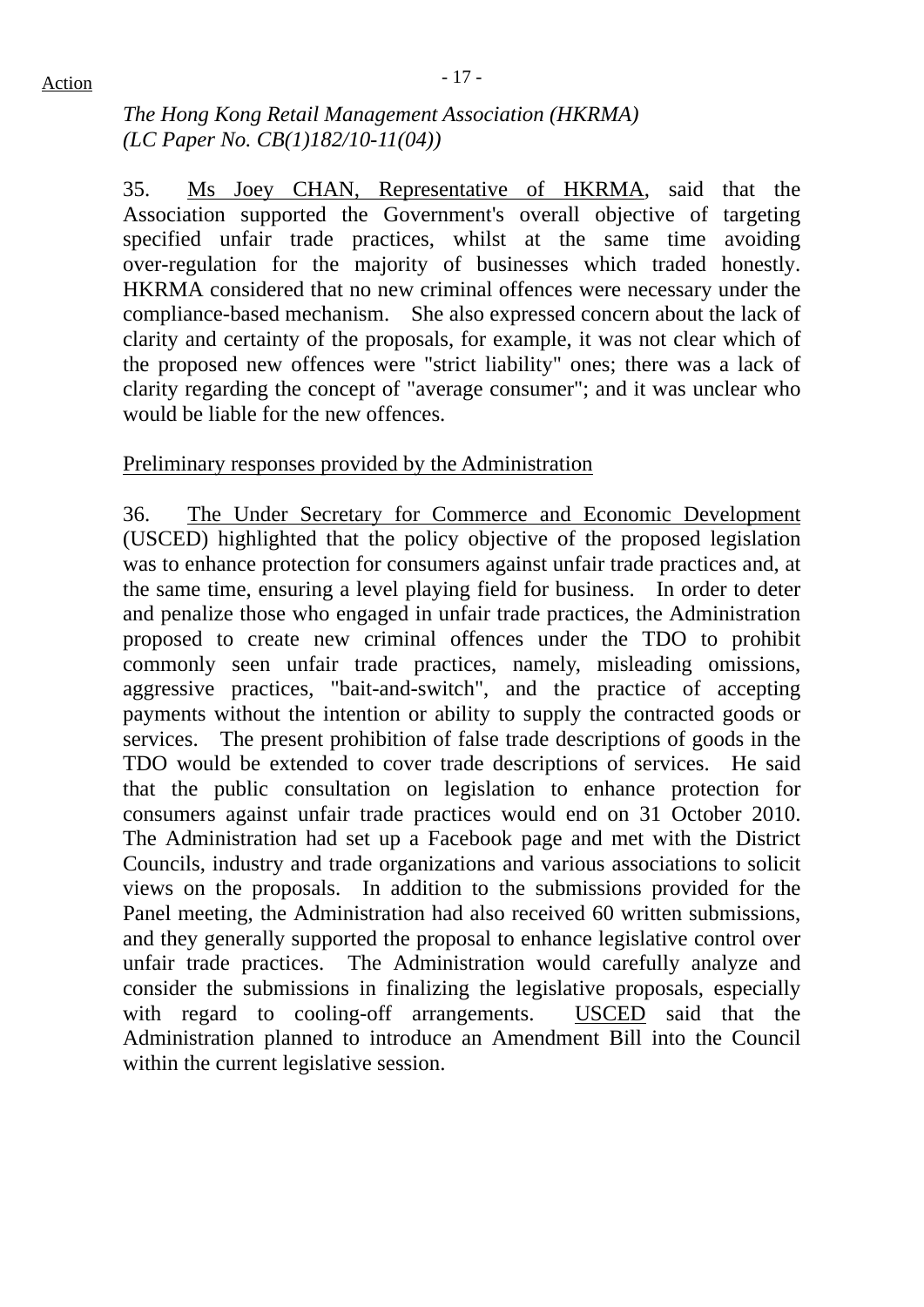#### Discussion

#### *Sector-specific regimes*

37. Mrs Regina IP enquired why the financial services sector and property transactions were excluded from the ambit of the to-be-expanded TDO. Although they were regulated under existing sector-specific regimes, the situation had left too much to be desired and the present framework could not deal with the ever emerging malpractices. She also expressed concern that both the Telecommunications Authority (TA) and the Broadcasting Authority (BA) were proposed to be given concurrent jurisdiction under the TDO to enforce the fair trade provisions in the TDO in respect of telecommunications services and broadcasting services. Mrs IP urged the Administration to provide the justification in subjecting different sectors to different controls. The Administration should also explain how the TA and BA could exercise enforcement powers under the TDO. Ms Emily LAU echoed the view and relayed the grave concern of potential property buyers about the Administration's proposal of excluding property transactions from the ambit of the to-be-expanded TDO. In response, USCED said that regulation over financial services sector and property transactions required specialist knowledge and expertise in respective fields, and they should continue to be regulated under existing sector-specific regimes.

38. Mr Albert CHAN remarked that while the Administration had proposed not to bring certain professional practices under the ambit of the to-be-expanded TDO, consumers' right in these areas might not be fully protected as regulatory bodies were not established for most of these sectors which might trick consumers into transactions through the legal loopholes. Referring to Annex G of the consultation document, USCED said that the regulatory bodies listed therein would be exempted from the proposed legislation as they were currently governed by other statutes. Mr CHAN requested the Administration to explain the rationale of the proposal and to demonstrate the extent of consumer protection provided by the relevant ordinances. He also requested the Research Division of the Secretariat to conduct a comparison study of the Administration's current proposals for Hong Kong and the relevant legislation in overseas jurisdictions (including the United Kingdom and Australia) on (a) whether sectors with regulatory regimes (in particular financial services sector and property sector) in overseas jurisdictions were also regulated by the consumer protection legislation; and (b) whether cooling-off arrangements under the consumer protection legislation in overseas jurisdictions were imposed for a limited scope only.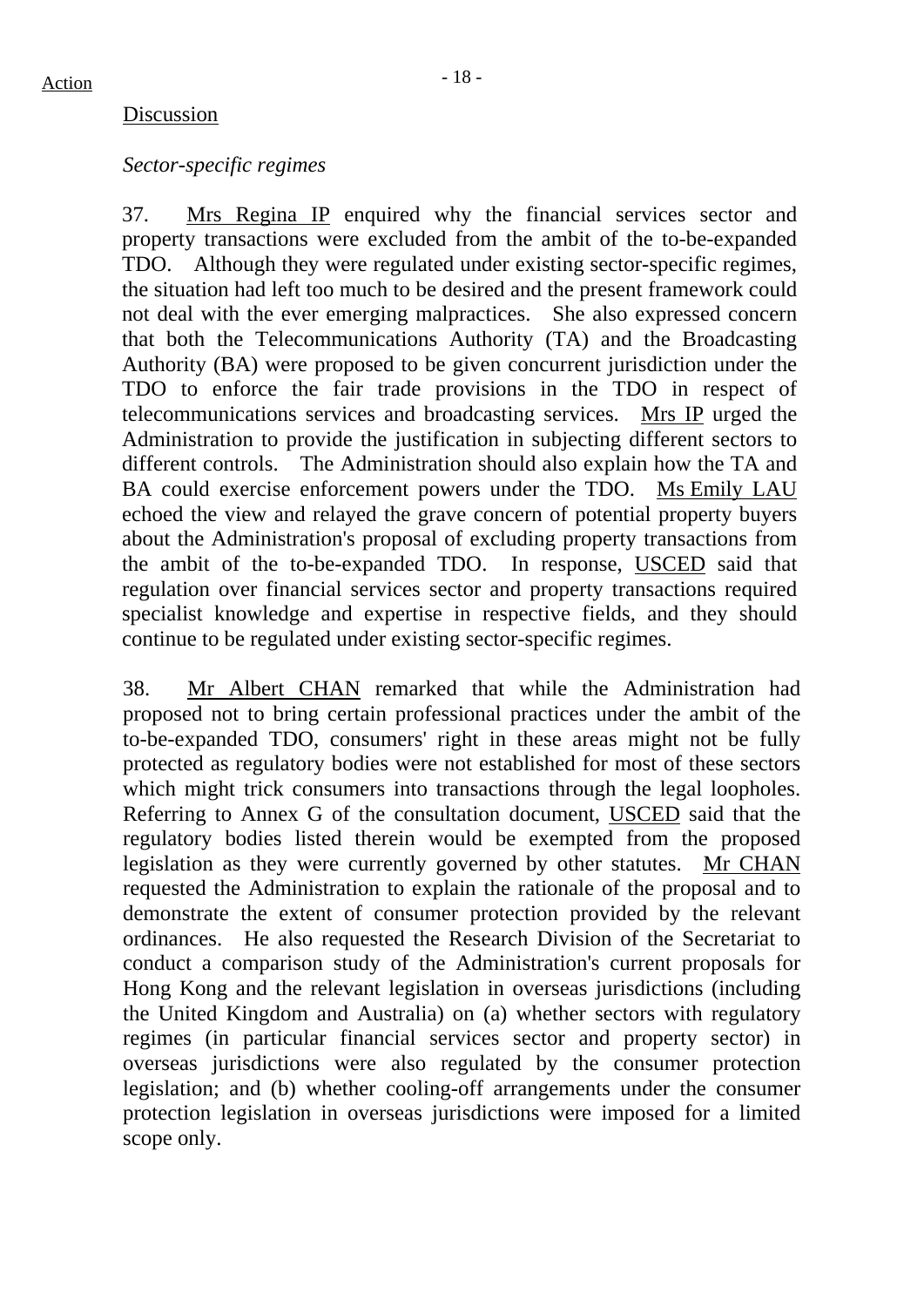(*Post-meeting note:* As agreed, the Administration and the Research Division would provide the requested information by end February/early March 2011.)

*"Bait advertising" and "misleading omissions"* 

39. Citing an example where a family had paid a substantial sum to an education service provider to enrol their child in an overseas exchange programme only to end up their child being expelled from the American school due to sub-standard English and the lack of knowledge about American history, Mrs Regina IP expressed concern whether the proposed offences of misleading omissions and "bait advertising" etc could effectively deter these practices.

40. USCED replied that the present prohibition of false trade descriptions of goods in TDO would be extended to cover trade descriptions of services. Whether the example which Mrs IP cited would constitute an offence under the proposed legislation would depend on the facts of the case and require further examination.

41. Mr Albert CHAN also shared about a case where a student had paid full fare to an education service provider to go overseas but only found out later that his application for visa was denied by the consulate. He urged the Administration to introduce effective measures to protect the interests of consumers who should not be required to shoulder the burden of proof. USCED said that in order to enhance the deterrence effect and facilitate enforcement, the Administration proposed to create strict liability offences under TDO for certain new offences.

42. Mr Vincent FANG said that he and SMEs were in support of the policy objective of enhancing consumer protection. However, he expressed concern about the lack of certainty in the proposed offences, for example, the meaning of "misleading omissions" was unclear. He urged the Administration to be mindful in providing clear definitions when drafting the legislation. Mr FANG said that he had reservation regarding the proposal to extend the coverage of TDO to include trade descriptions in respect of services made in consumer transactions as the nature of "services" was different from goods and regulation might be difficult.

43. In response, USCED said that the Administration had taken reference of the legislative provisions of overseas places, including the UK and Australia before drawing up the Consultation Paper. He undertook that the Administration would set out the proposed new offences as clearly as possible to address members' concerns when drafting the legislation.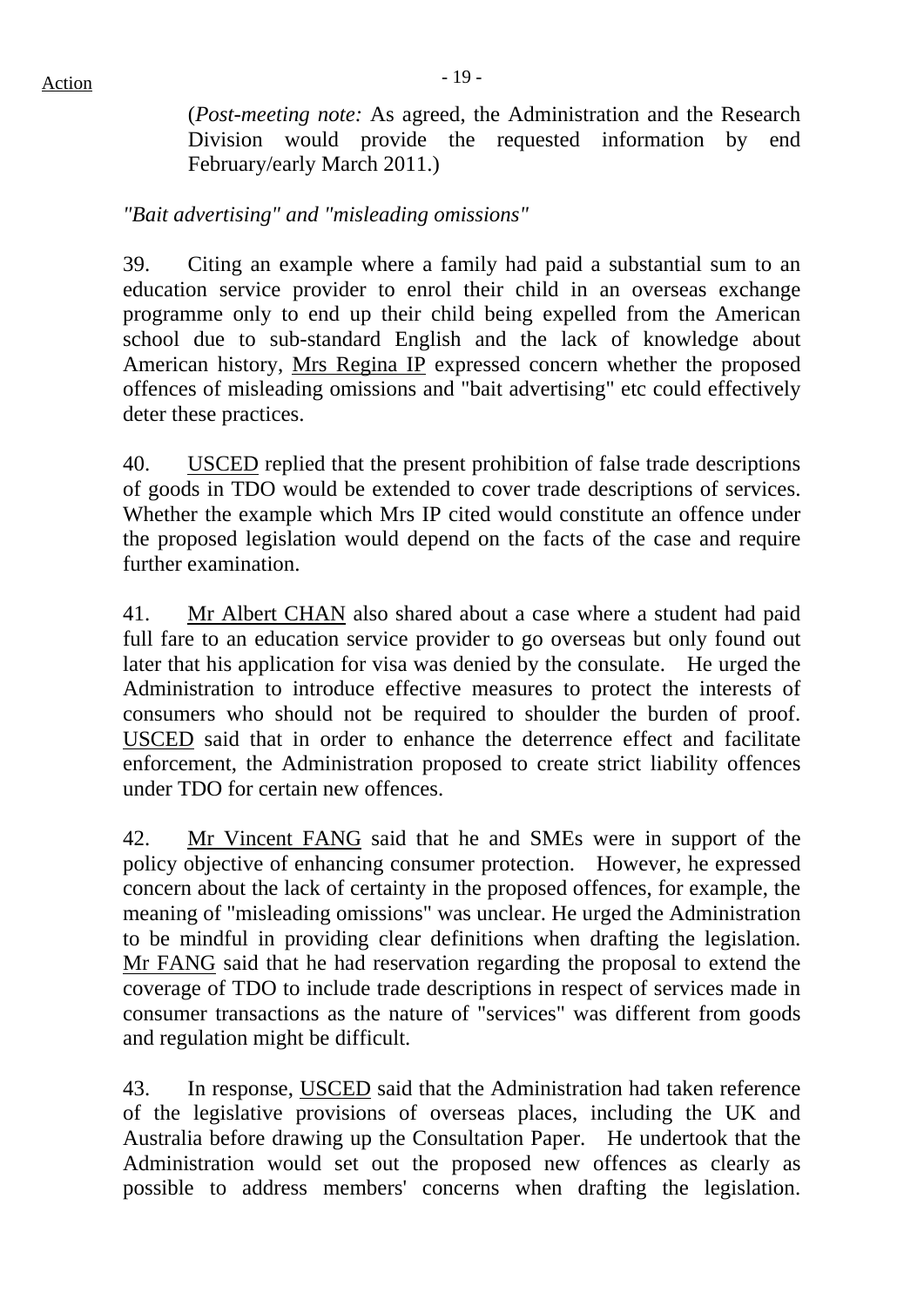USCED further pointed out that at present, the existing TDO only applied to goods but not services. To plug the gaps, the Administration therefore proposed to extend TDO's coverage to include "services". The Chairman asked how the proposed offences could apply to different industries and transactions. USCED said that a forward-looking and general approach would be adopted so that the fair trade provisions could apply in different situations.

44. Highlighting some advertisements about beauty services in popular weekly magazines, Mr Fred LI expressed concern on the proliferation of advertising bluffs and consumer scams in the print media and stressed that unfair trade practices badly needed to be tackled. Sectors providing beauty care services, and fitness and slimming services were especially problematic due to large pre-payment involved and the lack of professional bodies to regulate the industry. As the bluffs had existed for a few years, he hoped that legislation to implement the proposals could be introduced as soon as possible so as to address the problems. Taking note of his concern, USCED responded that the Administration would endeavour to introduce the legislative amendments as soon as possible.

# *Accepting payment without the intention or ability to supply*

45. Mr LEE Wing-tat raised concern about pre-payment mode of transactions. He noticed that some of the businesses, such as yoga parlors, were highly-leveraged operating with small amount of capital and tried to entice large number of consumers to join as members. Referring to the meetings he had with the Hong Kong Monetary Authority, he learnt that some economies adopted the "retention money" approach, under which companies accepting pre-payment were required to deposit money in a certain account. In Taiwan, a portion of the pre-payment would be deposited with an intermediary company. In dealing with consumers who were left out of pocket with the closed down of yoga parlors, Mr LEE observed that different banks in Hong Kong dealt with the pre-payment mode of transactions differently. In view of the high risk nature of the pre-payment mode of transactions, Mr LEE urged the Administration to consider following overseas practices to protect consumers who pre-paid in advance by requesting the service providers to deposit a portion of the pre-paid money into a trustee account. Such an arrangement would be similar to buying flats in Hong Kong where buyers would first deposit the payment with a law firm which would pay the developer or seller upon completion of the purchase procedure.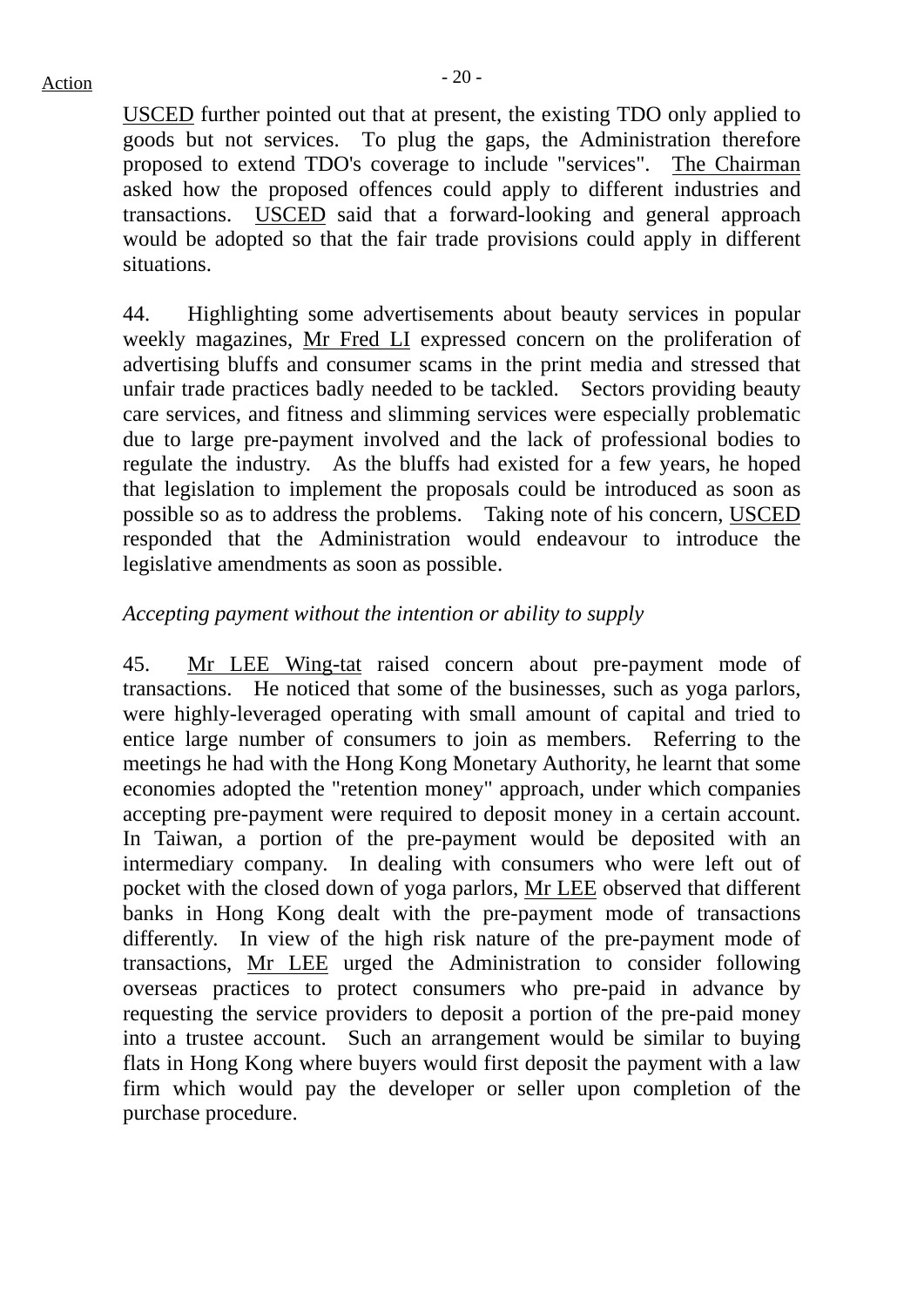46. Mr Ronny TONG considered that consumers having made pre-payment were more concerned whether they could take back the money they pre-paid, rather than the penalties imposed on the trader who had winded up his business. He suggested setting up a trust account for depositing the pre-paid sums and in the event that traders winding up their operation, consumers would have a higher legal claim on the fund in the trust account when compared to other creditors. While noting that such practice might create cash flow problems for the business operators and thus increase cost of operation, Mr TONG asked Mr IP Sai-hung of FBI(HK) about the feasibility of such practice. While considering the establishment of a trust account holding the pre-paid sums a more preferred option than cooling-off arrangements, Mr IP stressed the need to carefully consider the proportion of the amount to be retained in the account. Mr IP also concurred with Mr TONG that if such practice was adopted, it should provide that service providers could withdraw money from the account every time when the consumers used the service.

47. On the setting up of a trust account, USCED said that it involved complicated issues, such as determining which business sectors should be covered, setting up objective principles to determine how traders could have access to the fund as well as the criteria for allowing disbursement should dispute arise. As the administration cost would be quite substantial, he considered that the proposed new offence of "accepting payment without the intention or ability to supply" should be a more effective option to tackle the problems arising from the pre-payment mode of consumer transactions.

# *Cooling-off arrangements*

48. Mrs Regina IP said that she did not agree to impose cooling-off arrangements as it would have limited effect on tackling unfair trade practices while being unfair to business operators. Expressing reservation on the imposition of mandatory cooling-off arrangement, Mr Vincent FANG considered it necessary to protect the interest of SMEs as long as the contract was entered in a lawful and reasonable manner. He was concerned whether cooling-off arrangements would be applied to all business sectors.

49. In response, USCED advised that the Administration proposed to target cooling-off requirements at a limited number of transactions where additional protection was required. On Mr Fred LI's concern about imposing cooling-off arrangements for certain pre-payment services, USCED agreed to review the suggestion together with other views received during public consultation.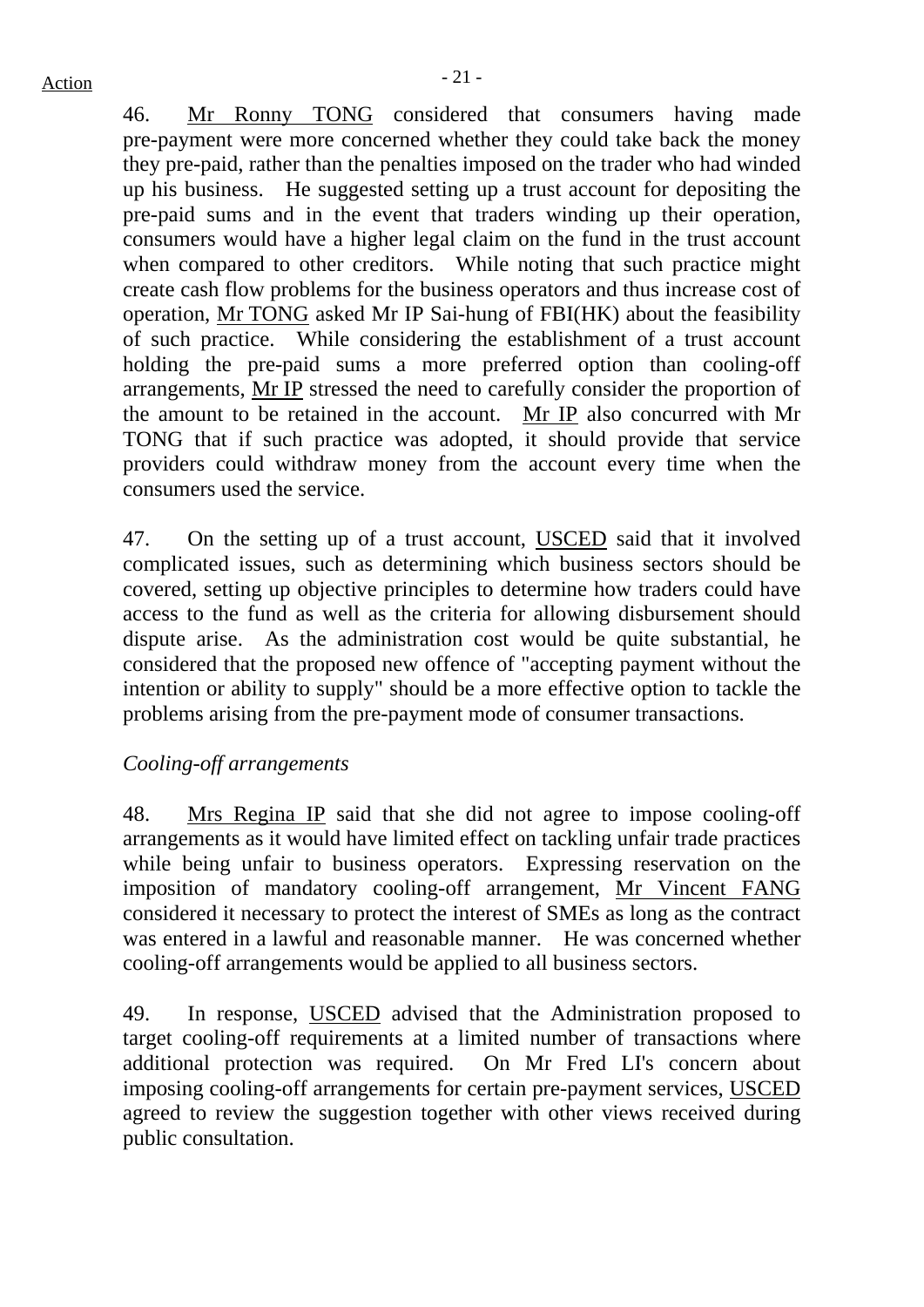50. Ms Emily LAU declared that she was the Deputy Chairman of the Business Facilitation Advisory Committee. She considered that establishing a fair business environment was utmost important for Hong Kong. She stressed that the proposal should strike a fair balance between protecting the legitimate interest of consumers and preserving operational efficiency for businesses. She invited SMEs to provide their views on the proposals to the Panel. In this connection, Ms LAU invited Mr IP Sai-hung, Founding Chairman of FBI(HK) to elaborate his views that the imposition of cooling-off arrangements was ineffective and would create hardships for SMEs.

(*Post-meeting note:* The Hong Kong Chamber of Small and Medium Business Ltd subsequently provided its submission to the Panel vide LC Paper No. CB(1)194/10-11(03) issued on 26 October 2010.)

51. Declaring that he did not run any beauty salon nor providing pre-payment beauty services, Mr IP Sai-hung of FBI(HK) responded that the imposition of cooling-off periods would not effectively tackle the malpractice of "bait" marketing as shrewd businessmen tended to defraud the customers after the expiry of the cooling-off period. Furthermore it would be unfair to business if the consumers could cancel the contract at will thereby forfeiting the trades' marketing effort. Instead, Mr IP suggested adding terms and conditions in the contract to which both consumers and service providers had to adhere. Mr IP pointed out that the business had been experiencing hardship due to banks withholding credit card payment from customers, and shops were often forced to close down due to cash flow problems.

# *Compliance-based enforcement*

52. The Chairman was concerned about the appropriateness of the proposal to empower C&ED to inspect and take copies of books and documents for the purpose of ascertaining whether any offence had been or was being committed.

53. In response, the Commissioner of Customs and Excise said that at present, unfair trade practices relating to supply of services could only be caught by criminal offences under the current Theft Ordinance (Cap. 210) and the common law offence of "conspiracy to defraud". However, the evidential threshold required was high. As such, the Administration proposed to create new offences to protect consumers' rights. To enforce the new law, the power for C&ED to inspect books and document during spot checks would allow it to take proactive and pre-emptive action to inspect and ascertain whether a business had in place suitable arrangements for the supply of services. Respective guidelines would be drawn up in